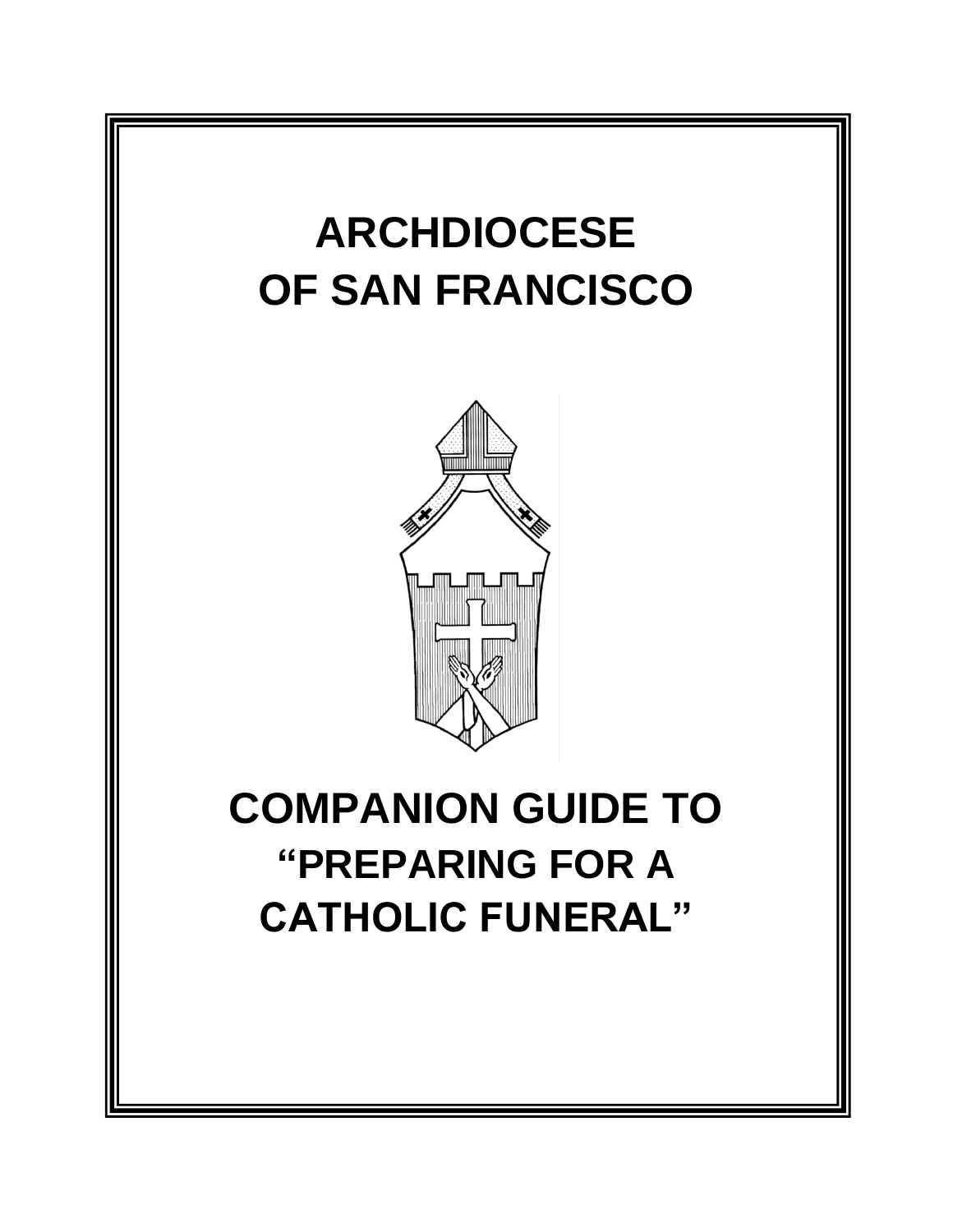# **TABLE OF CONTENTS**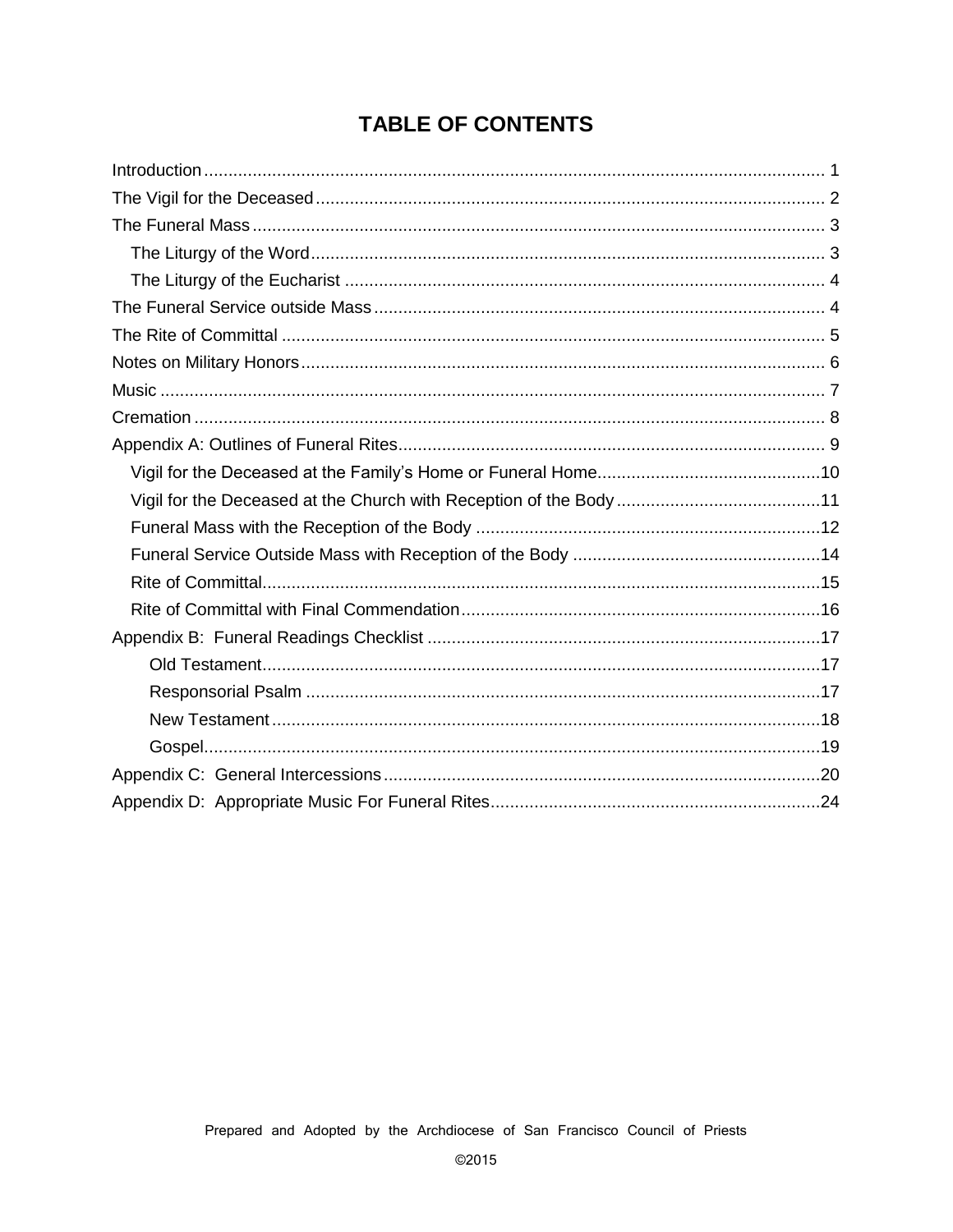### **COMPANION GUIDE TO "PREPARING FOR A CATHOLIC FUNERAL"**

# **INTRODUCTION**

<span id="page-2-0"></span>The mysteries of death and passing on to eternal life are at the center of the Church's belief. Although secular culture generally recoils from death and tries to deny it, "in the face of death, the Church confidently proclaims that God has created each person for eternal life and that Jesus, the Son of God, by his death and resurrection, has broken the chains of sin and death that bound humanity." (*Order of Christian Funerals* (OCF) 1) "For life is to be with Christ, where Christ is, there is life, there is the kingdom." (St. Ambrose, *In Luc*., 10.121:PL 15,1834A)

Christian funerals are not private observances, but celebrations of the whole Body of Christ, in which, "Christians celebrate the funeral rites to offer worship, praise, and thanksgiving to God for the gift of life which has now been returned to God, the author of life and the hope of the just." (OCF 5) Therefore, these rites are celebrated with appropriate choices of music, readings, gestures, and decorations that are consistent with a Catholic understanding of death. "The celebration of the Christian funeral brings hope and consolation to the living. While proclaiming the Gospel of Jesus Christ and witnessing to Christian hope in the resurrection, the funeral rites also recall to all who take part in them God's mercy and judgment and meet the human need to turn always to God in times of crisis." (OCF 7)

The following suggestions are to help a pastoral team or staff in planning for a parish funeral. In all circumstances, pastoral sensitivity is required in using these guidelines. "Whenever possible, ministers should involve the family in planning the funeral: In the choice of readings, prayers, and music for the liturgy and in the designation of ushers, pallbearers, readers, acolytes, special ministers of the Eucharist, when needed, and musicians." (OCF 17)

It is at the Funeral Liturgy where the community gathers to give thanks and praise to God for Christ's victory over death and to commend the deceased to God's mercy. As we remember the life of faith of the deceased, we celebrate the promise of new life.

In the words of the *Order of Christian Funerals*: "At the death of a Christian, whose life of faith was begun in the waters of baptism and strengthened at the Eucharistic table, the Church intercedes on behalf of the deceased because of its confident belief that death is not the end nor does it break the bonds forged in life. The Church also ministers to the sorrowing and consoles them in the funeral rites with the comforting word of God and the sacrament of the Eucharist." (OCF 4)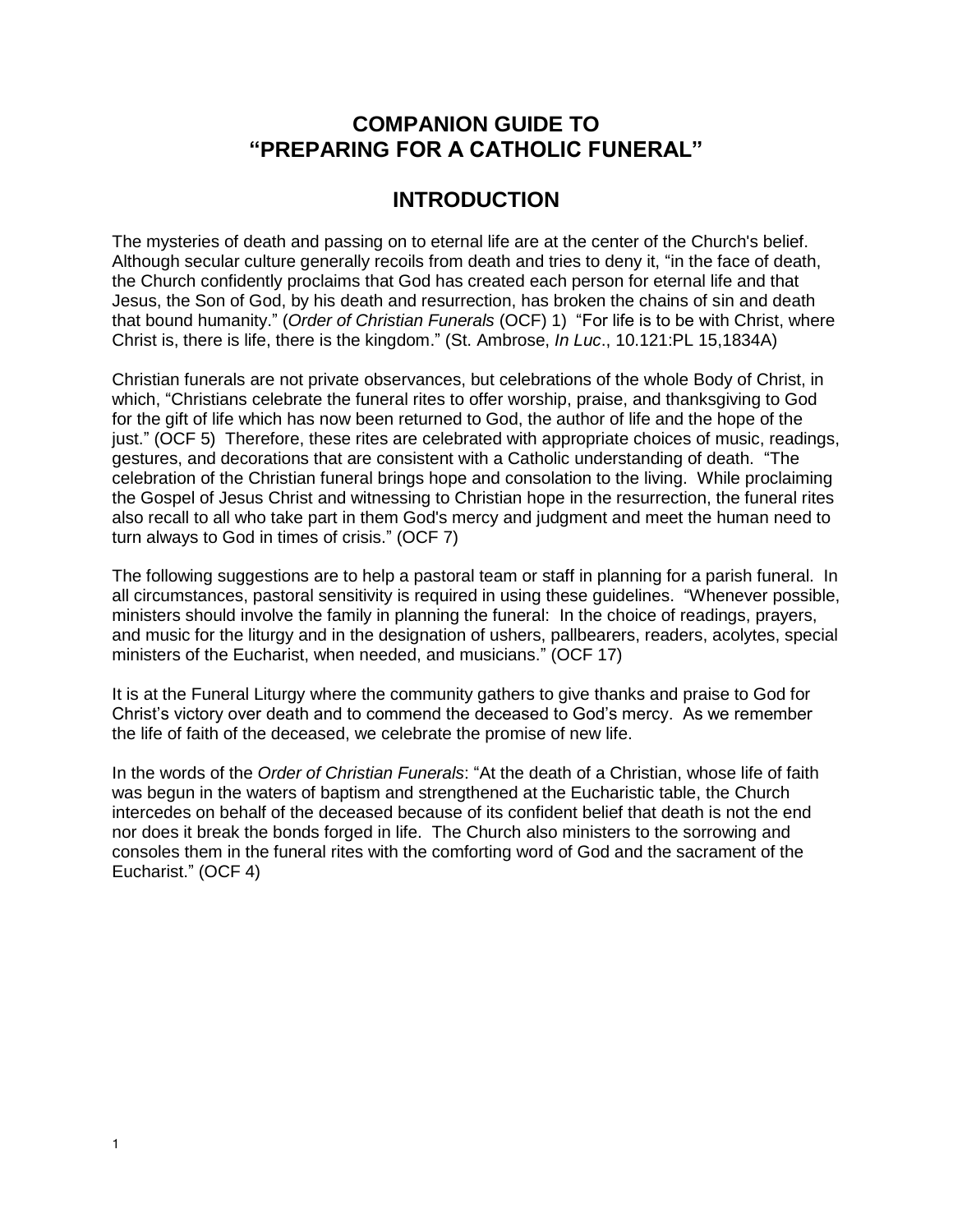# **THE VIGIL FOR THE DECEASED**

<span id="page-3-0"></span>The Vigil is a time for family, friends, and members of the parish to come together to honor the life of a loved one and to offer their support to the family.

The Vigil should be celebrated either in the home of the loved one, at the funeral home, or in the church as soon as possible after the death. The Funeral Vigil is ordinarily on the day or evening before the Funeral Liturgy.

During the Vigil, Scripture is read including some psalms. It is expected that a priest or deacon will give a brief homily on the Scripture reading, though a trained lay minister could also preside.

The family can also include the praying of the Rosary at the Vigil.

Following the concluding prayers of the Funeral Vigil is the appropriate time for family members or friends to say a few words of remembrance if they wish, with emphasis on trusting in God's mercy and hope for eternal life.

If the loved one was part of any organization and they wish to honor him or her, this too can be done at the end of the Vigil.

Lastly, if the family wishes to bring a photo or photo collage of their loved one, that is welcome. Sometimes photos trigger fond memories in the minds and hearts of friends.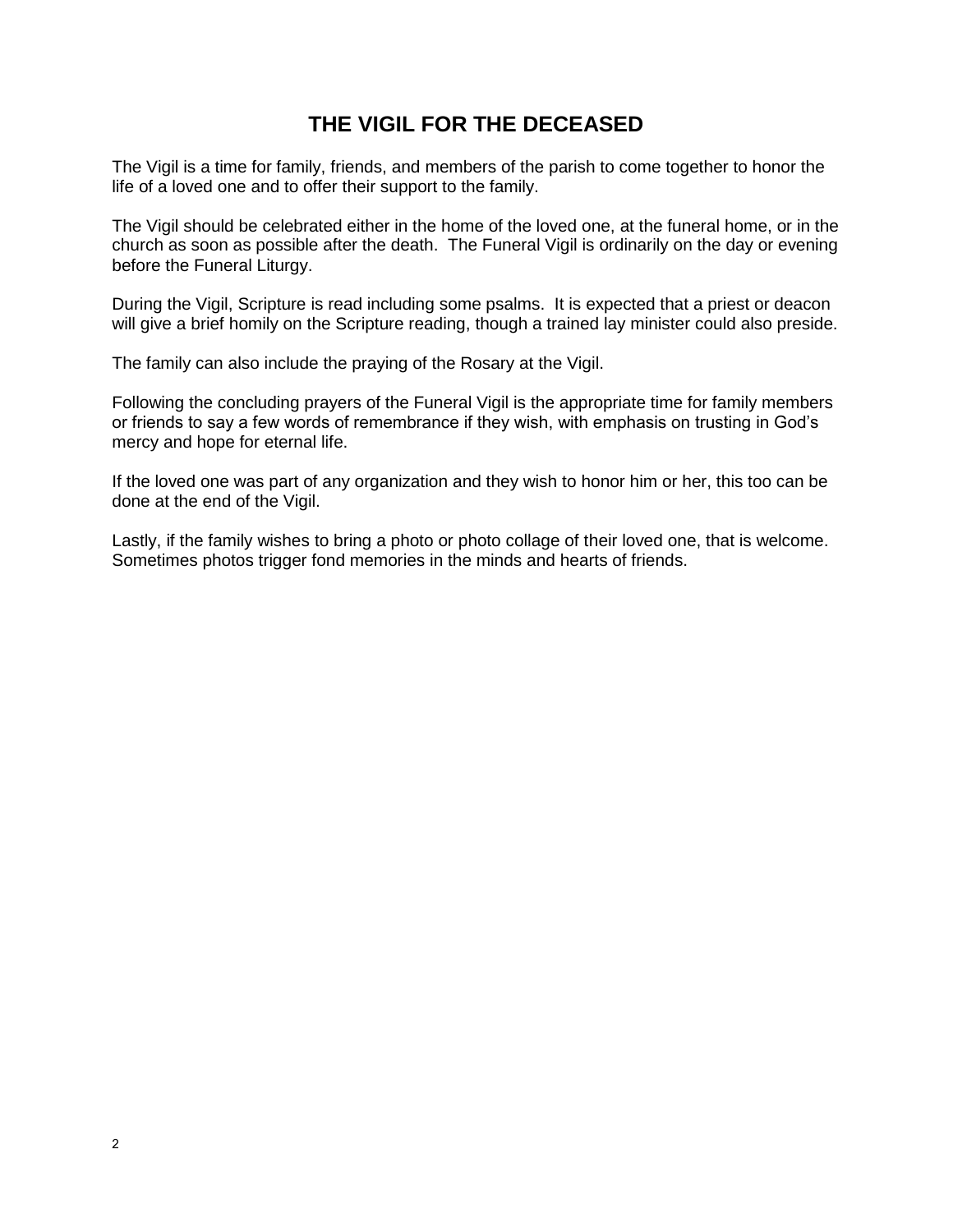### **THE FUNERAL MASS**

<span id="page-4-0"></span>The Reception of the Body or the remains takes place at the entrance of the church. The church is where the deceased was first introduced to the Christian community and to life in Baptism, so the Reception of the Body has great significance. As the casket or urn is carried into church, it is blessed with holy water as a reminder of the deceased's Baptism. If it is the custom, the pall is then placed on the casket by family members or friends, a reminder again of the white garment and of putting on Christ at Baptism. Flowers should not be placed on the bare casket or on top of the pall during the Funeral Liturgy.

The presider then leads the community into the church accompanied by music appropriate for this time.

When all have gathered, a member of the family or a friend may speak in remembrance of the deceased after the Reception of the Body and Entrance into the church, before the Opening Prayer. The words of remembrance could also take place before the Reception of the Body. Hopefully, remembrances have taken place at the Vigil, but in some situations this might not have been possible. These remarks hopefully are the first prayer that we raise up to our merciful God. (It is suggested that they be brief, as the focus of the Funeral Liturgy is on the saving work of God in our lives; it is likewise suggested that the text be presented to the presider beforehand.) The presider next invites the community to prayer and prays the Collect.

# **THE LITURGY OF THE WORD**

<span id="page-4-1"></span>During the Funeral Liturgy the faith community offers its prayers, stories, and remembrances of God's power in our lives. The Scriptures should express our belief in the death and resurrection of Christ and convey the hope of being gathered together again in God's kingdom. The Scripture should encourage the witness of a Christian life.

There may be one or two readings prior to the gospel and. When possible, a trained lector from the family or the community proclaims that word. See Appendix B for a listing of suggested readings from the Lectionary. The Responsorial Psalm and Gospel Acclamation are sung.

#### **HOMILY**

"A brief homily based on the readings is always given after the gospel reading at a funeral liturgy, but it is never to be a eulogy. Attentive to the grief of those present, the homilist should dwell on God's compassionate love and on the paschal mystery of the Lord, as proclaimed in the scripture readings." (OCF 27) The faith life of the deceased should be expressed in the light of the Scripture readings. As noted, this is not a time for a eulogy; the eulogy/words of remembrance should take place either at the Vigil or at the beginning of the Mass.

### **GENERAL INTERCESSIONS**

The *Order of Christian Funerals* offers several options for appropriate intercessions. (See Appendix A for suggested prayers.) While intercessions can be created with the assistance of the family, prayers should be brief and always focus on the Christian life and hope in eternal life. Reading the prayers can be a good opportunity to incorporate the family or friends as lectors.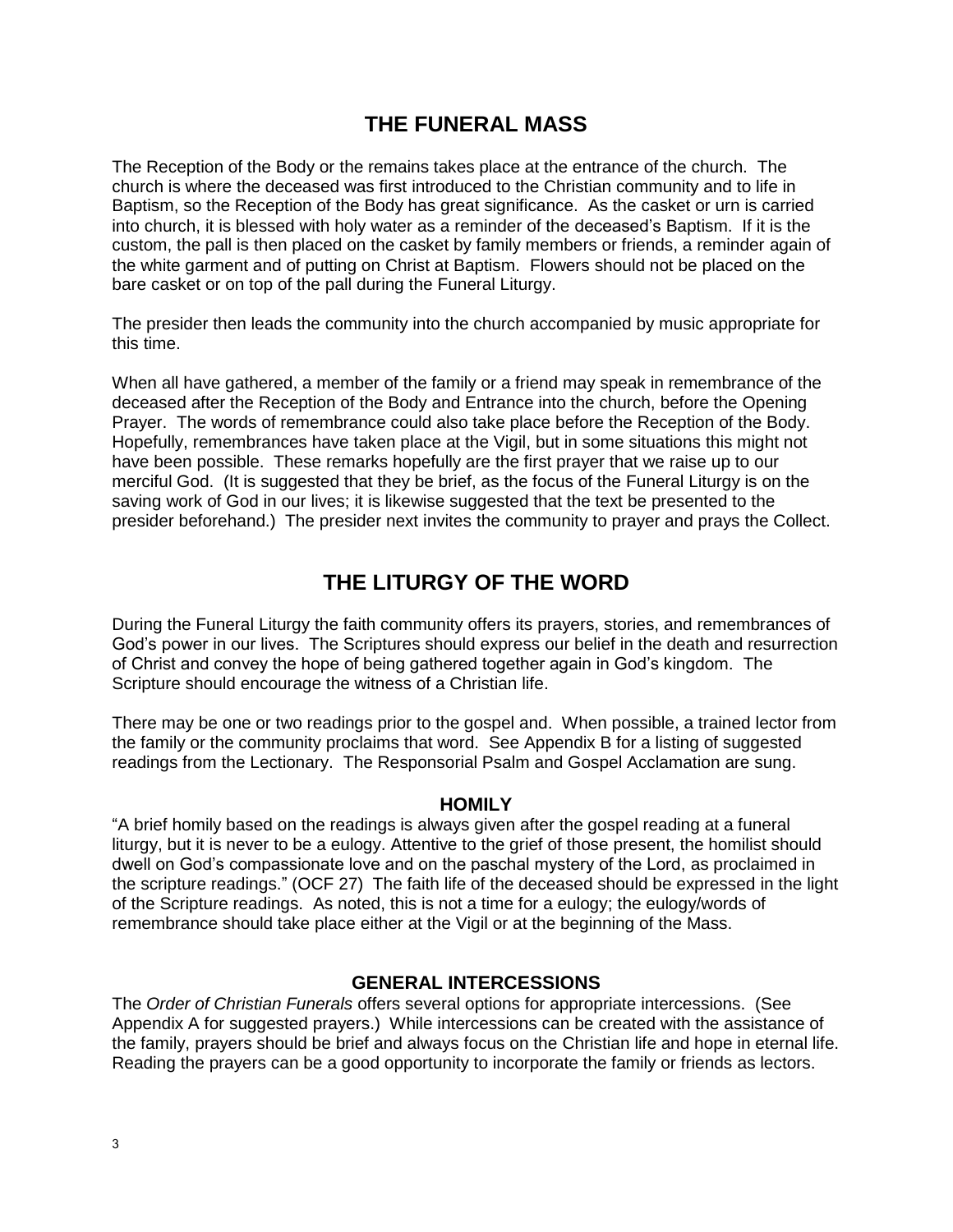# **THE LITURGY OF THE EUCHARIST**

<span id="page-5-0"></span>The Liturgy of the Eucharist takes place in the usual manner. Members of the family or friends bring the gifts to the altar. The bread and wine symbolize our sharing in the Body of Christ. Care should be taken that other items do not detract from this offering. Other symbols, while important to the family, focus only on the individual and not on what we gather to celebrate: a foretaste of the eternal banquet in Christ.

Before the reception of Communion the presider should make the assembly aware of these instructions:

Catholics believe that the Eucharist is the true Body and Blood of Jesus Christ and that our sharing in the Eucharist is the sign of our oneness and unity in the Catholic Church. We invite regularly practicing Catholics who are prepared and properly disposed to receive Holy Communion today to come forward at this time. Others present not receiving Holy Communion today are invited to join with us in prayer and song.

It is not liturgically appropriate to invite people who are not receiving Communion to present themselves for a blessing at Communion time. However, in particular circumstances, the presider may judge that it would be more pastorally advisable to make an exception to this rule.

If a family member is an Extraordinary Minister of Holy Communion, he or she may assist with Communion if needed.

Following the Prayer after Communion, the Rite of Final Commendation is celebrated. If Christian symbols were placed on the casket, they are removed at this time. If the body was sprinkled with holy water during the Rite of Reception at the beginning of Mass, the sprinkling is ordinarily omitted in the Rite of Final Commendation. The presider may incense the body during or after the Song of Farewell.

At the conclusion of the Commendation, the procession is formed in the same order as the entrance, and the casket is brought out of the church. Prior to the casket being put in the hearse, the pall, if used, is removed and returned to the parish. Flowers can be replaced on the casket at this time. The body is then accompanied to the place of Committal.

## **THE FUNERAL SERVICE OUTSIDE MASS**

<span id="page-5-1"></span>In certain circumstances, the Funeral Liturgy may be celebrated without the Mass. This liturgy may appropriately be called "The Funeral Service." The Funeral Service shares the following elements with the Funeral Mass:

Introductory Rites (including the Reception of the Body) Liturgy of the Word Final Commendation Procession to the place of committal

It may be celebrated at a funeral home, cemetery chapel or another suitable place approved by the Archdiocese.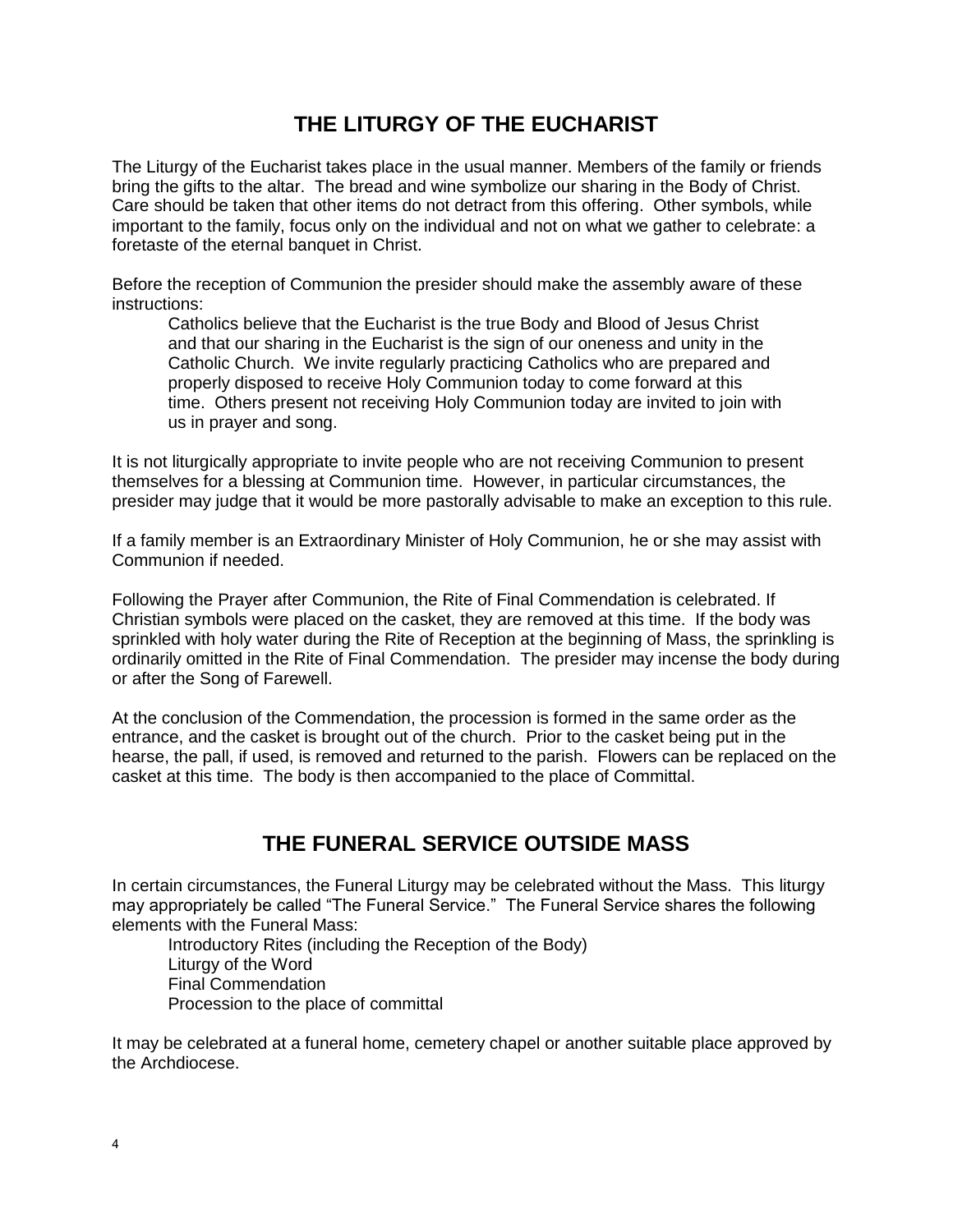### **THE RITE OF COMMITTAL**

<span id="page-6-0"></span>The Rite of Committal is the final act of the community of faith in caring for the body or cremated remains of the deceased member (OCF 204). By their presence at this rite, the community helps the mourners face the end of one relationship with the deceased and the beginning of a new one based on prayerful remembrance, gratitude, and the hope of resurrection and reunion. It is celebrated at the graveside, mausoleum or cemetery chapel by a priest, deacon, brother, woman religious or other layperson.

The Committal is an important rite, even if a reception for the congregation is planned and the Committal does not take place immediately following the funeral, its importance should not be discounted. For the mourners, the Rite of Committal truly does bring "closure" to a person's earthly life and necessarily brings us to consider the eternal life for which we all hope.

The Rite of Committal with Final Commendation is used if the prayers of Commendation have not previously been said (i.e., the committal is taking place before the Funeral Liturgy/Memorial Mass, the family chose not to have a Funeral Liturgy, etc.).

After the prayers, the funeral director will usually inquire as to whether the family would like to see "the lowering of the casket" or they may ask if a family member would like to place the urn with cremated remains in the ground or niche, or if they'd like a cemetery staff member to do so. Some people prefer not to watch the placing of the casket in its resting place, while others may want to actually take a handful of earth and begin the filling-in of the grave. If there are floral arrangements, people usually take a flower to toss on top of the casket as a sign of their prayers for the deceased. Cemetery personnel are very accommodating and ensure that no one is put in an uncomfortable position. If people want to quietly leave after the Rite of Committal without watching the final placement of the remains, they may do so, but the idea of finality can be helpful to people in continuing to live their lives with trust in God's promises.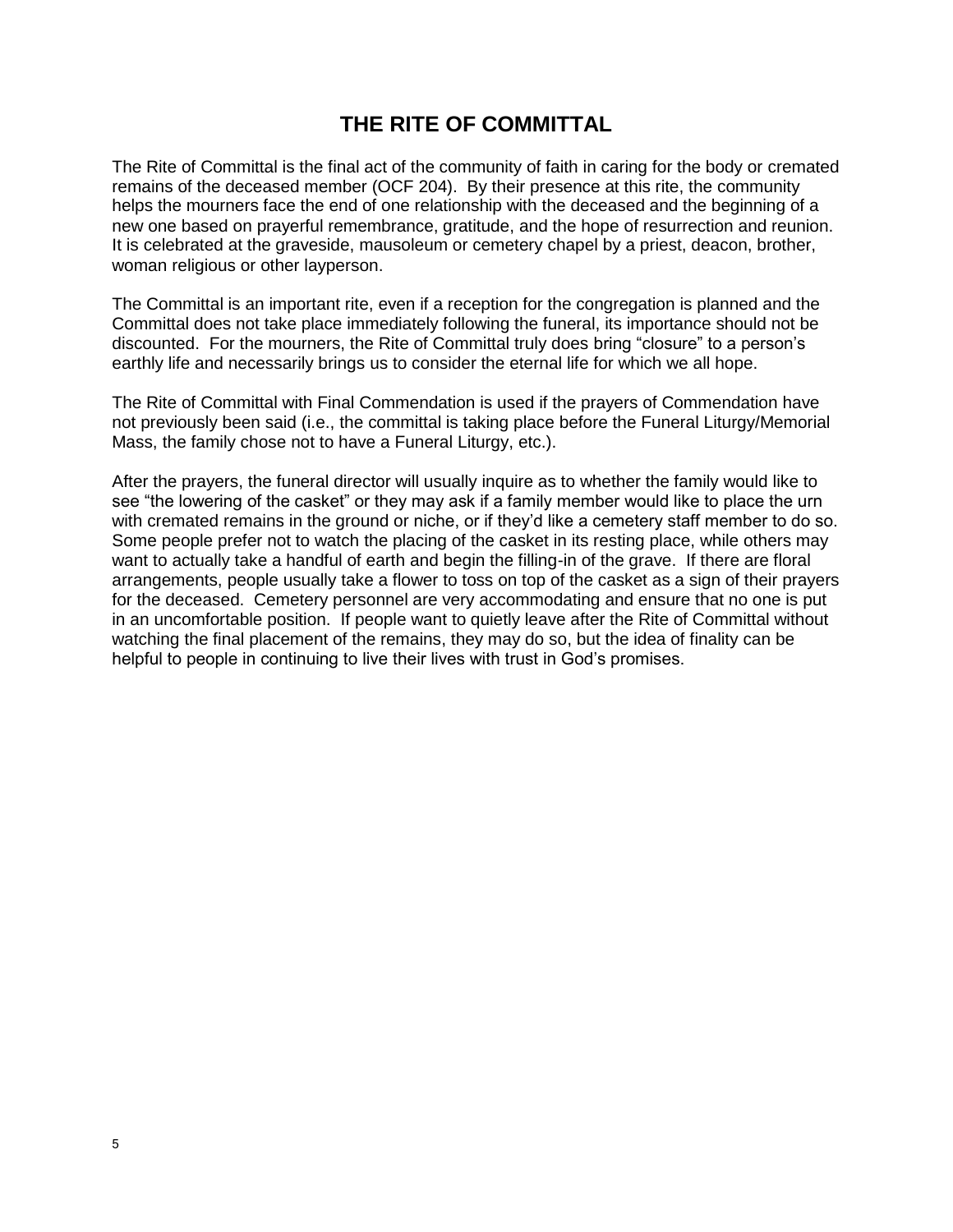### **NOTES ON MILITARY HONORS**

<span id="page-7-0"></span>If military honors take place at the Funeral Liturgy, the flag should be removed from the casket in the vestibule of the church prior to the greeting by the priest and the covering with the pall. If there is an honor guard, they may be asked to remove the flag from the casket in a dignified way, fold it, and keep it until the end of the liturgy. If there is no honor guard present, the funeral home personnel should remove the flag and keep it until the end of the Mass at which time it may be used once again to cover the casket.

If military honors (flag folding, *Taps*, etc.) are done at the conclusion of the liturgy instead of before, these should take place after the Rite of Commendation prior to exiting the church. However, as military protocol allows for variations, the folding of the flag and the playing of *Taps*, may also be conducted outside the church as the last thing prior to placing the casket back into the hearse for transport to the cemetery.

If the military honors are to take place at the cemetery, the honor guard plays *Taps* and removes the flag to present it to a family member before the Rite of Committal.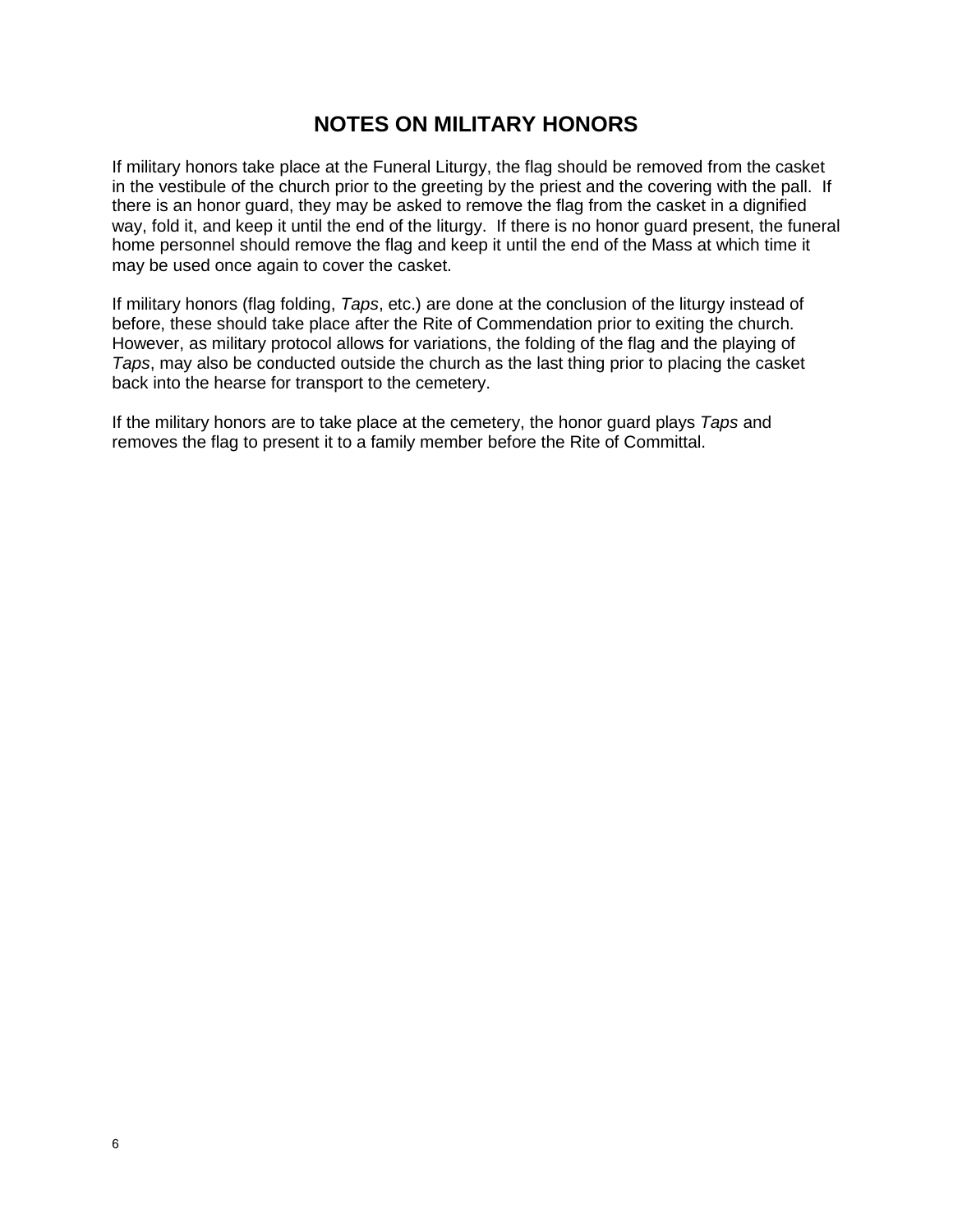### **MUSIC**

"Music is integral to the Funeral rites. It allows the community to express convictions and feelings that word alone may fail to convey. It has the power to console and uplift the mourners and to strengthen the unit of the assembly in faith and love. The texts of the songs chosen for a particular celebration should express the paschal mystery of the Lord's suffering, death, and triumph over death and should be related to the readings from Scripture." (OCF 30)

"…the music at funerals should support, console, and uplift the participants and should help to create in them a spirit of hope in Christ's victory over death and in the Christian's share in that victory." (OCF 31)

Music for the Funeral Rites is often a sensitive issue for the deceased's family, parish, musicians, and pastoral staff. The same liturgical norms applied to music at any Mass apply to the Funeral Mass, especially those norms found in *The Order of Christian Funerals, Liturgical Music Today,* and *Music in Catholic Worship.* Please keep in mind that pastoral adaptations may be necessary.

It is the pastoral responsibility of parishes to provide liturgical music at all Funeral Masses. The family should work with the pastoral staff and musicians to choose appropriate songs for all of the liturgies of Christian Burial. The sacred music should complement the Scripture chosen. Seasonal hymns may also be used (Advent, Lenten, Easter, etc). A hymn with a Eucharistic theme is appropriate for Communion time.

Secular songs, even those that were the favorite of the deceased or traditional for the family, are not permitted during the Funeral Rites; neither are national or ethnic songs. These songs can be used at the funeral home before or after the Vigil or at a reception or gathering following the Mass or Committal. On no account should recorded music be used within the liturgy.

The Mass Ordinary (Gospel Acclamation, Holy, Memorial Acclamation, Great Amen and Lamb of God) should be sung at all celebrations of the Eucharist. Those acclamations sung at the regular Sunday liturgies should receive highest priority.

See Appendix D for a list of appropriate hymns and Psalms for funerals.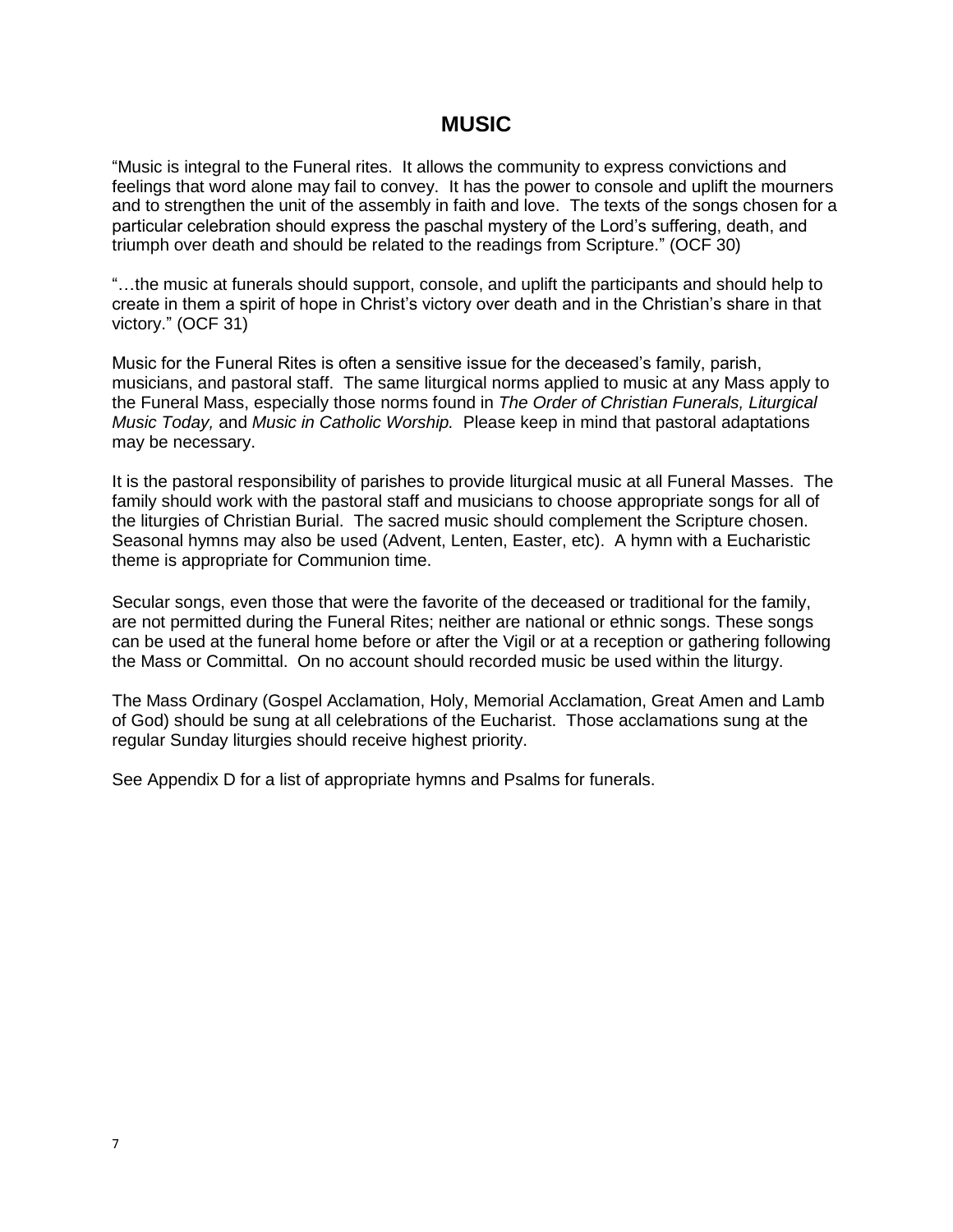### **CREMATION**

<span id="page-9-0"></span>Although the preference of the Catholic Church is for burial of the full body, the Church has permitted cremation since 1963, except when it is evident that cremation was chosen for anti-Christian motives. When cremation is chosen, one of the following options is used:

#### **CREMATION AFTER THE FUNERAL LITURGY**

The Church strongly prefers that the cremation take place after the funeral rites and that the body of the deceased be present during the Funeral Liturgy. When cremation follows the liturgy, the Funeral Liturgy and other rites are celebrated as described above.

#### **FUNERAL LITURGY IN THE PRESENCE OF THE CREMATED REMAINS**

The Holy See authorized the bishops of the United States to allow the celebration of a Funeral Liturgy in the presence of the cremated remains of the body. Prior to the Funeral Mass or as a part of the entrance procession of the Mass, a worthy vessel containing the cremated remains, is carried with reverence into the church. The cremated remains are placed on a suitable stand or table in the place normally occupied by the casket. The Funeral Mass begins with the sprinkling of holy water. However, a pall is not placed over the cremated remains. The Funeral Mass is celebrated as described previously. Following the Prayer after Communion, the Rite of Final Commendation takes place as usual.

#### **CREMATION AND COMMITTAL PRIOR TO THE FUNERAL LITURGY**

When the body is cremated and committed soon after death, the Rite of Committal with Final Commendation is used, even though occurring prior to the Funeral Liturgy.

#### **PROPER INTERMENT OF CREMATED REMAINS**

The Church teaches that cremated remains must be treated with the same respect as the body of the deceased. The principle of respect for the cremated remains embraces the deeper belief in the individuality that each baptized person has before God. Respectful final disposition of cremated remains involves interment or entombment in the consecrated grounds of a cemetery. Burial options include a family grave marked with a traditional memorial, or interment in an urn garden or crypt within the cemetery that is especially for burial of the urn with an appropriate stone or bronze memorial.

We should explain to families that just as a casket bearing the mortal remains of the deceased would always be committed to a suitable resting place in the ground or in a mausoleum, so the cremated remains of a person should also be treated with Christian respect by being committed to a grave or a niche. In Baptism, a person becomes a temple of the Holy Spirit, so we treat the deceased person's body with great respect. If the person's body has been reduced to ashes through cremation, we must still treat their remains with the same respect as the intact body since the Holy Spirit dwelt within that person. The idea of scattering a person's remains, or otherwise keeping them from being properly committed goes contrary to our understanding of the sacredness of the human body and its final destiny. Cremated remains should be placed in a proper resting place. This also allows descendants, relatives, and friends to visit, pray, and think about the person who died when they can see the physical site where the remains have been committed.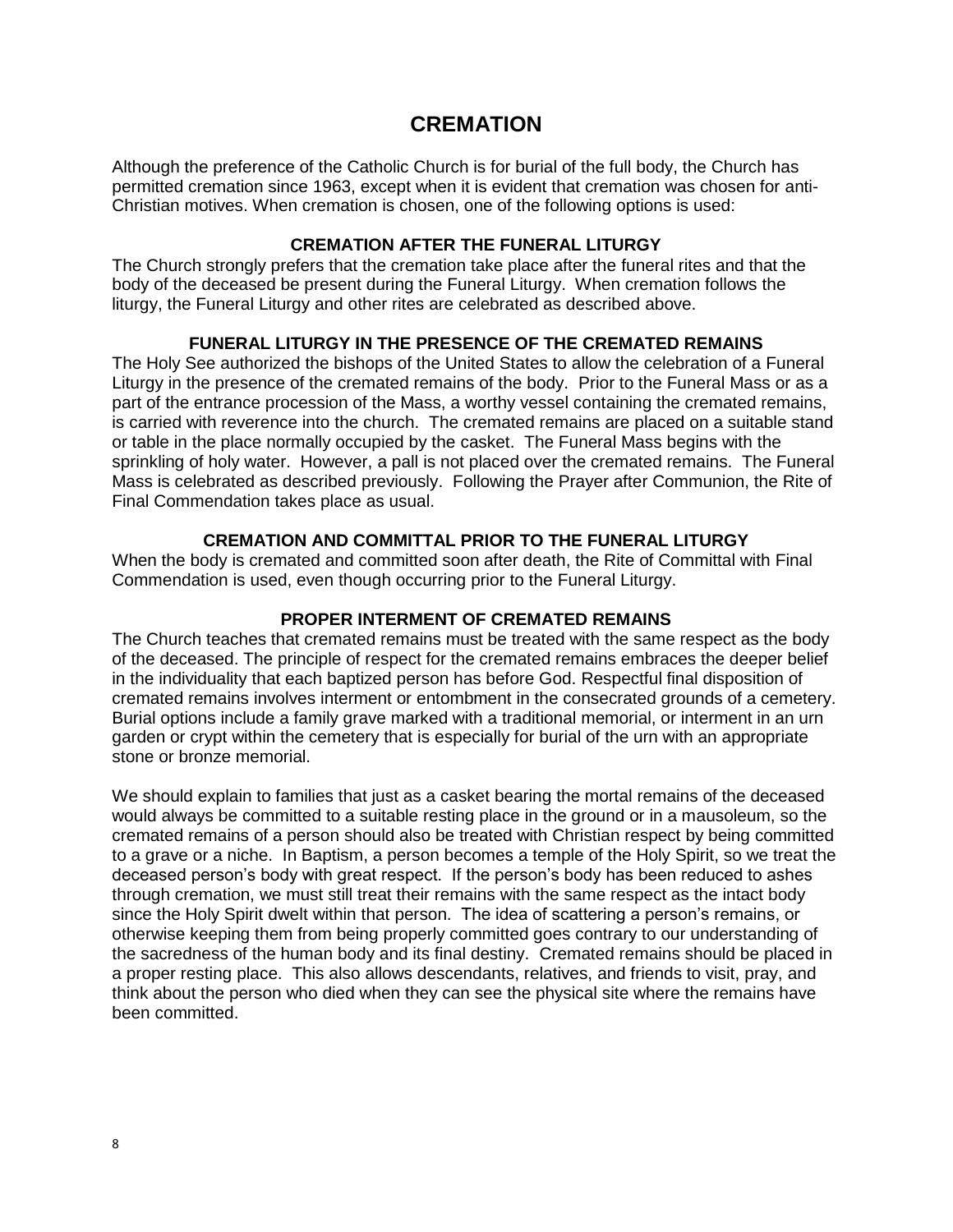# **APPENDIX A OUTLINES OF FUNERAL RITES**

<span id="page-10-0"></span>The Archdiocesan Office of Worship has provided outlines of the various services for Christian funerals on the following pages. These can be copied and used when preparing the Rites with family and friends of the deceased.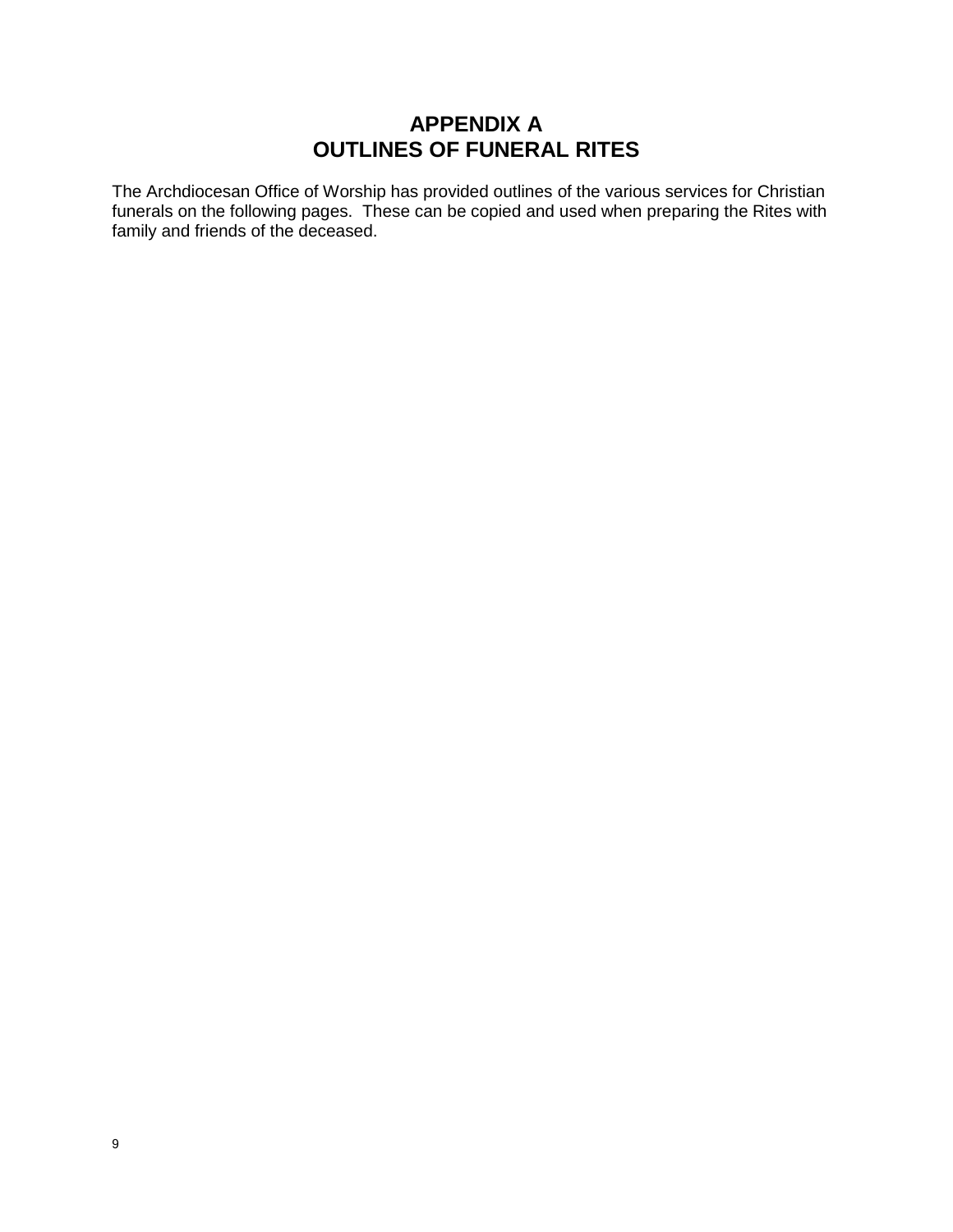### **VIGIL FOR THE DECEASED AT THE FAMILY'S HOME OR FUNERAL HOME (OCF 51-68; 82-97)**

<span id="page-11-1"></span><span id="page-11-0"></span>

| Presider: (priest, deacon, or lay leader of prayer)                                                                         |  |
|-----------------------------------------------------------------------------------------------------------------------------|--|
|                                                                                                                             |  |
|                                                                                                                             |  |
|                                                                                                                             |  |
| <b>Introductory Rites</b><br>Greeting<br>Sprinkling with Holy Water<br><b>Invitation to Prayer</b><br><b>Opening Prayer</b> |  |
| Liturgy of the Word                                                                                                         |  |
|                                                                                                                             |  |
| Homily                                                                                                                      |  |
| Prayer of Intercession<br>The Lord's Prayer<br><b>Concluding Prayer</b><br><b>Concluding Rite</b>                           |  |
| <b>Blessing</b>                                                                                                             |  |
|                                                                                                                             |  |
| [Words of Remembrance]                                                                                                      |  |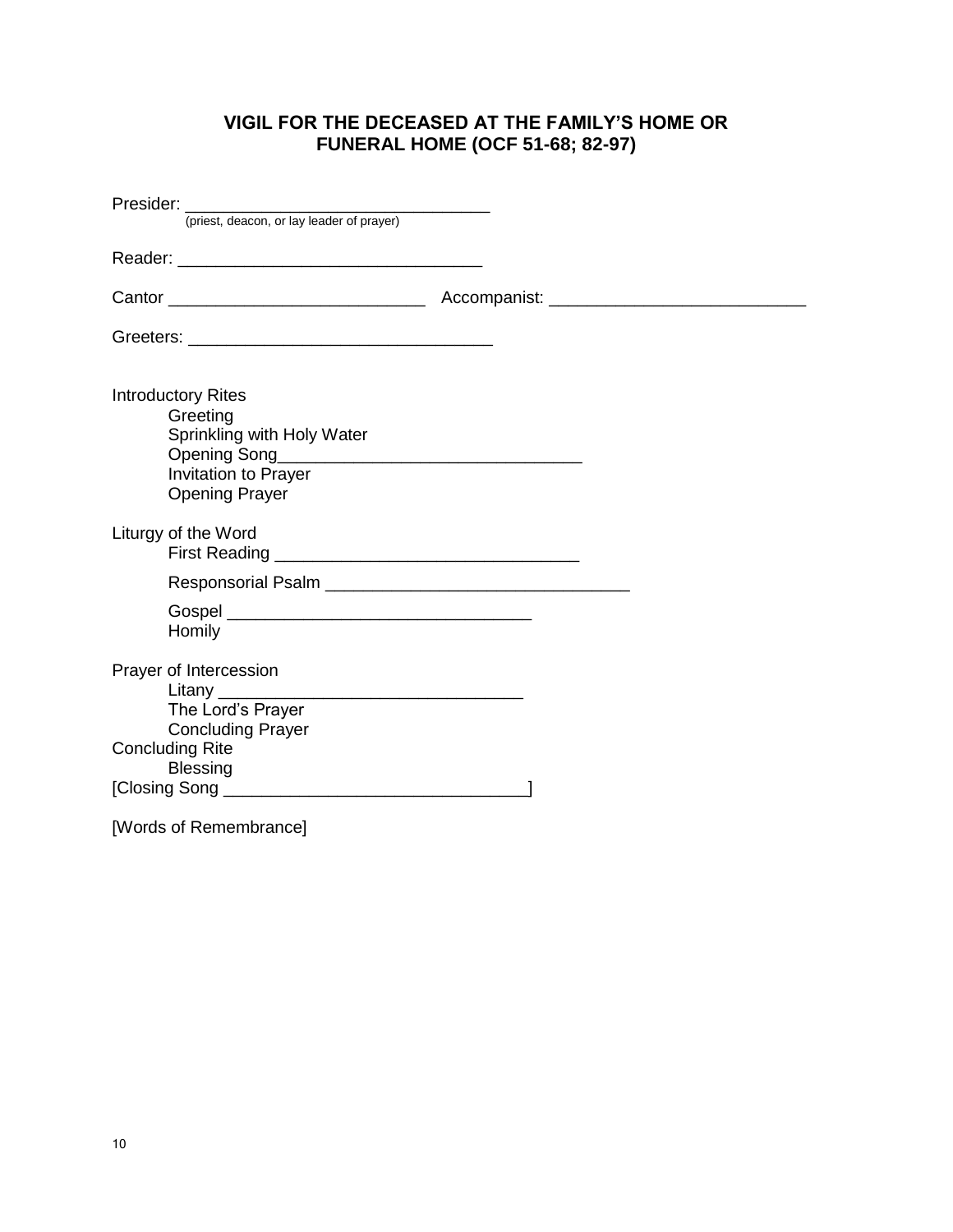### **VIGIL FOR THE DECEASED AT THE CHURCH WITH RECEPTION OF THE BODY (OCF 51-68; 82-97)**

<span id="page-12-0"></span>

| Presider: (priest, deacon, or lay leader of prayer)                                                                                                     |  |
|---------------------------------------------------------------------------------------------------------------------------------------------------------|--|
|                                                                                                                                                         |  |
|                                                                                                                                                         |  |
|                                                                                                                                                         |  |
|                                                                                                                                                         |  |
| <b>Introductory Rites</b><br>Greeting<br>Sprinkling with Holy Water<br>[Placing of the Pall]<br>[Placing of Christian Symbols]<br><b>Opening Prayer</b> |  |
| Liturgy of the Word                                                                                                                                     |  |
|                                                                                                                                                         |  |
| Homily                                                                                                                                                  |  |
| Prayer of Intercession<br>The Lord's Prayer<br><b>Concluding Prayer</b>                                                                                 |  |
| <b>Concluding Rite</b>                                                                                                                                  |  |
| <b>Blessing</b>                                                                                                                                         |  |
|                                                                                                                                                         |  |
| [Words of Remembrance]                                                                                                                                  |  |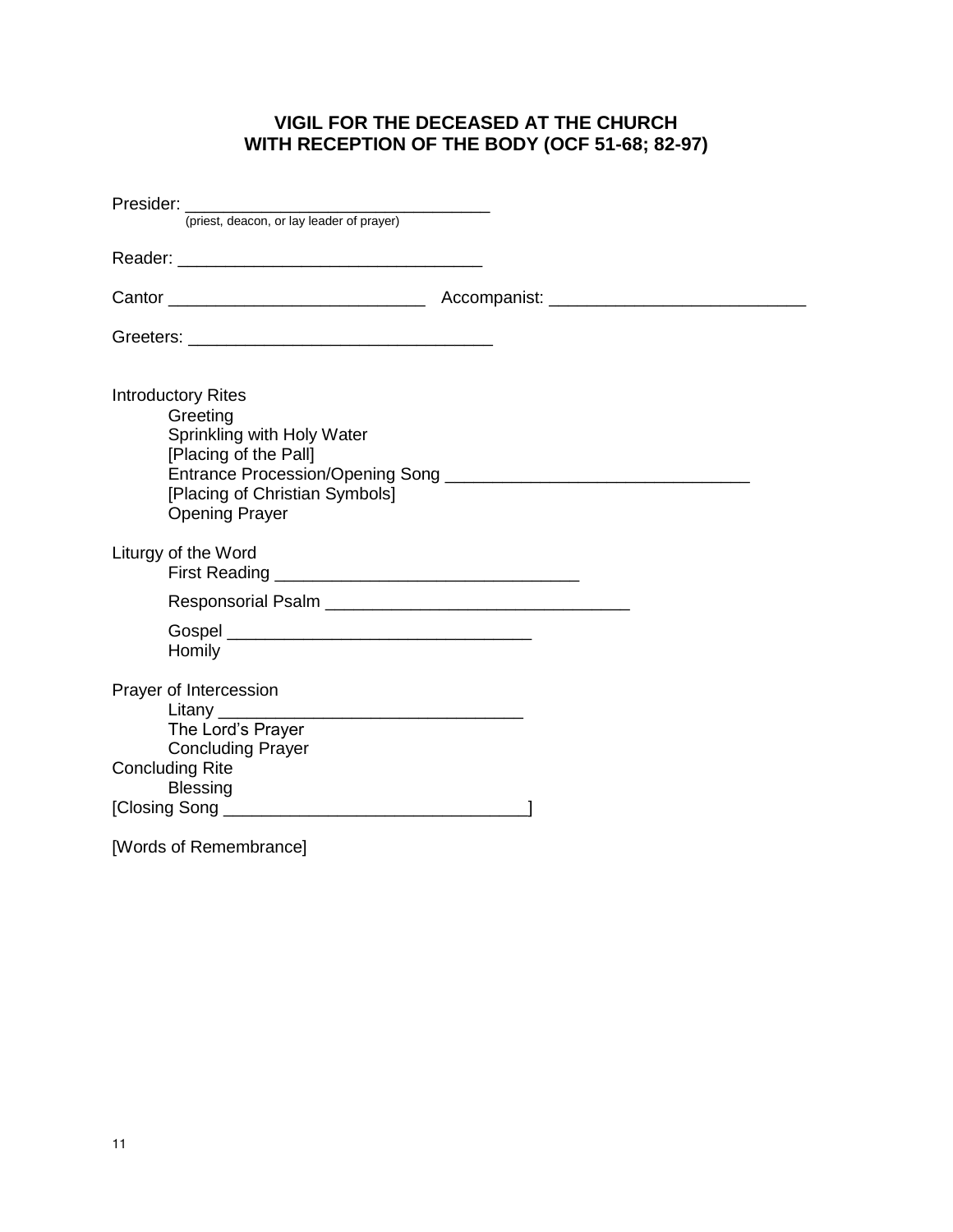# <span id="page-13-0"></span>**FUNERAL MASS WITH THE RECEPTION OF THE BODY (OCF 128-176)**

| <b>Extraordinary Ministers of Holy Communion:</b>                                                                                                                                                                        |  |
|--------------------------------------------------------------------------------------------------------------------------------------------------------------------------------------------------------------------------|--|
|                                                                                                                                                                                                                          |  |
| Pall Bearers:                                                                                                                                                                                                            |  |
|                                                                                                                                                                                                                          |  |
| <b>Introductory Rites</b><br>Greeting<br>Sprinkling with Holy Water<br>[Placing of the Pall]<br>[Placing of Christian Symbols]<br>[Words of Remembrance (if not before the Introductory Rites)]<br><b>Opening Prayer</b> |  |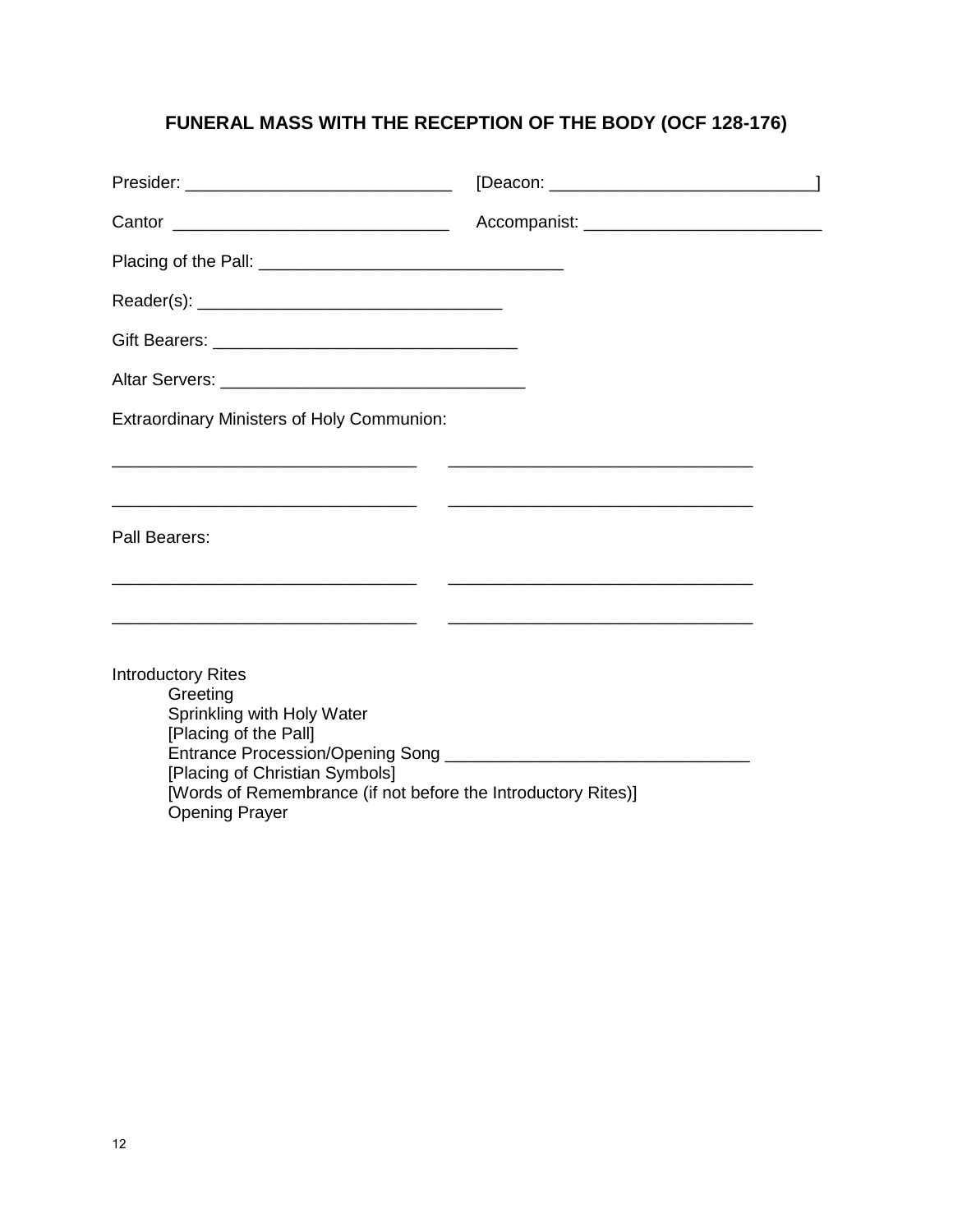# FUNERAL MASS WITH THE RECEPTION OF THE BODY (cont.)

| Liturgy of the Word                        |                                                              |  |
|--------------------------------------------|--------------------------------------------------------------|--|
|                                            |                                                              |  |
|                                            |                                                              |  |
|                                            |                                                              |  |
| Homily                                     | <b>General Intercessions</b>                                 |  |
| Liturgy of the Eucharist<br>Service Music: |                                                              |  |
|                                            |                                                              |  |
|                                            |                                                              |  |
|                                            |                                                              |  |
|                                            |                                                              |  |
| <b>Final Commendation</b><br>Silence       | <b>Prayer after Communion</b><br><b>Invitation to Prayer</b> |  |
|                                            |                                                              |  |
|                                            | Prayer of Commendation                                       |  |
|                                            |                                                              |  |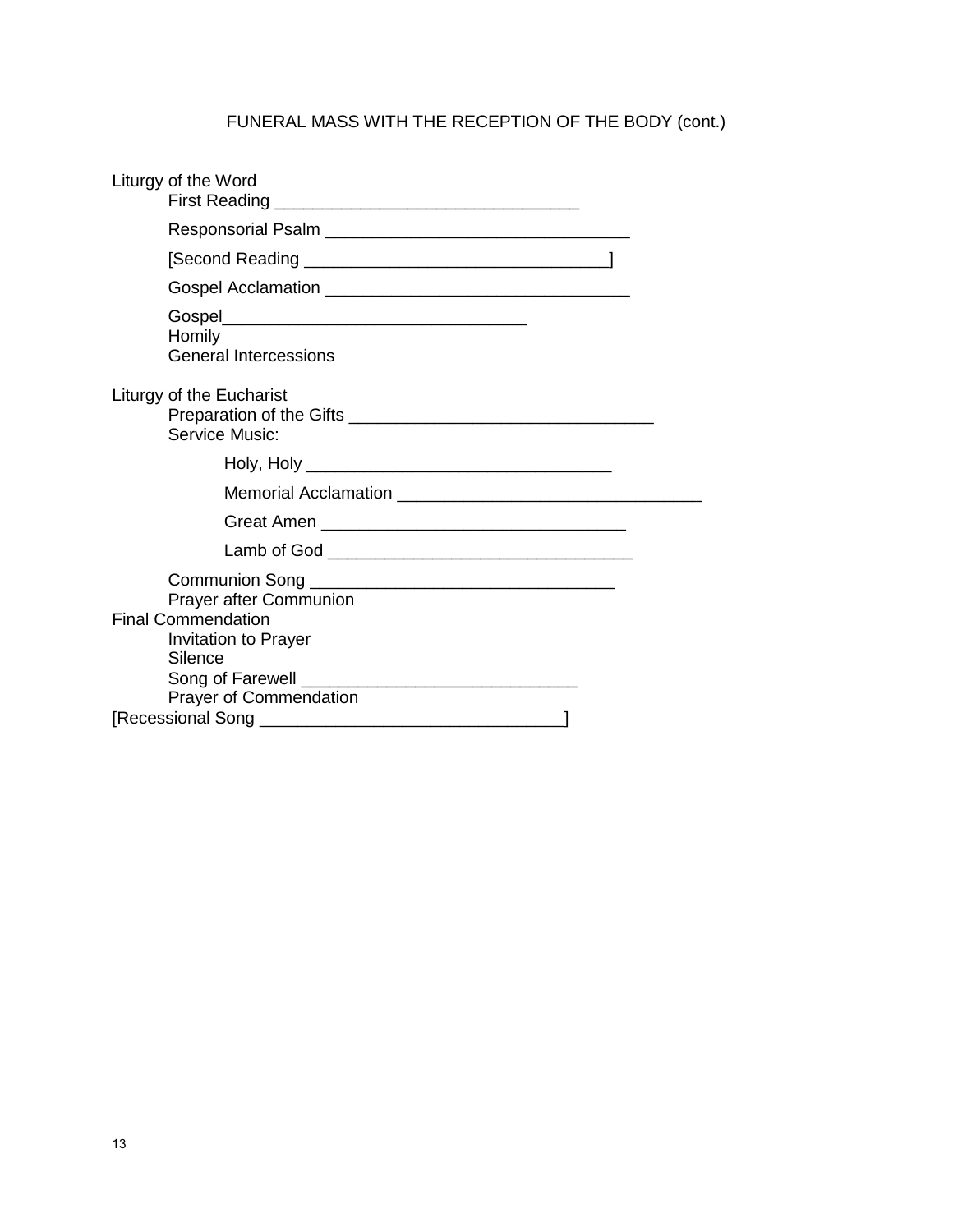### <span id="page-15-0"></span>**FUNERAL SERVICE OUTSIDE MASS WITH RECEPTION OF THE BODY (OCF 128-157; 177-203)**

| Pall Bearers:                                                                                                                                                                                                          |                                                 |  |
|------------------------------------------------------------------------------------------------------------------------------------------------------------------------------------------------------------------------|-------------------------------------------------|--|
|                                                                                                                                                                                                                        |                                                 |  |
| <b>Introductory Rites</b><br>Greeting<br>Sprinkling with Holy Water<br>[Placing of the Pall]<br>[Placing of Christian Symbols]<br>Words of Remembrance (if not before the Introductory Rites)<br><b>Opening Prayer</b> |                                                 |  |
| Liturgy of the Word                                                                                                                                                                                                    |                                                 |  |
|                                                                                                                                                                                                                        |                                                 |  |
|                                                                                                                                                                                                                        |                                                 |  |
|                                                                                                                                                                                                                        |                                                 |  |
| Homily<br>General Intercessions                                                                                                                                                                                        |                                                 |  |
| <b>Final Commendation</b><br><b>Invitation to Prayer</b><br>Silence<br>Song of Farewell<br><b>Prayer of Commendation</b>                                                                                               | <u> 1980 - Andrea Barbara, poeta esperanto-</u> |  |
|                                                                                                                                                                                                                        |                                                 |  |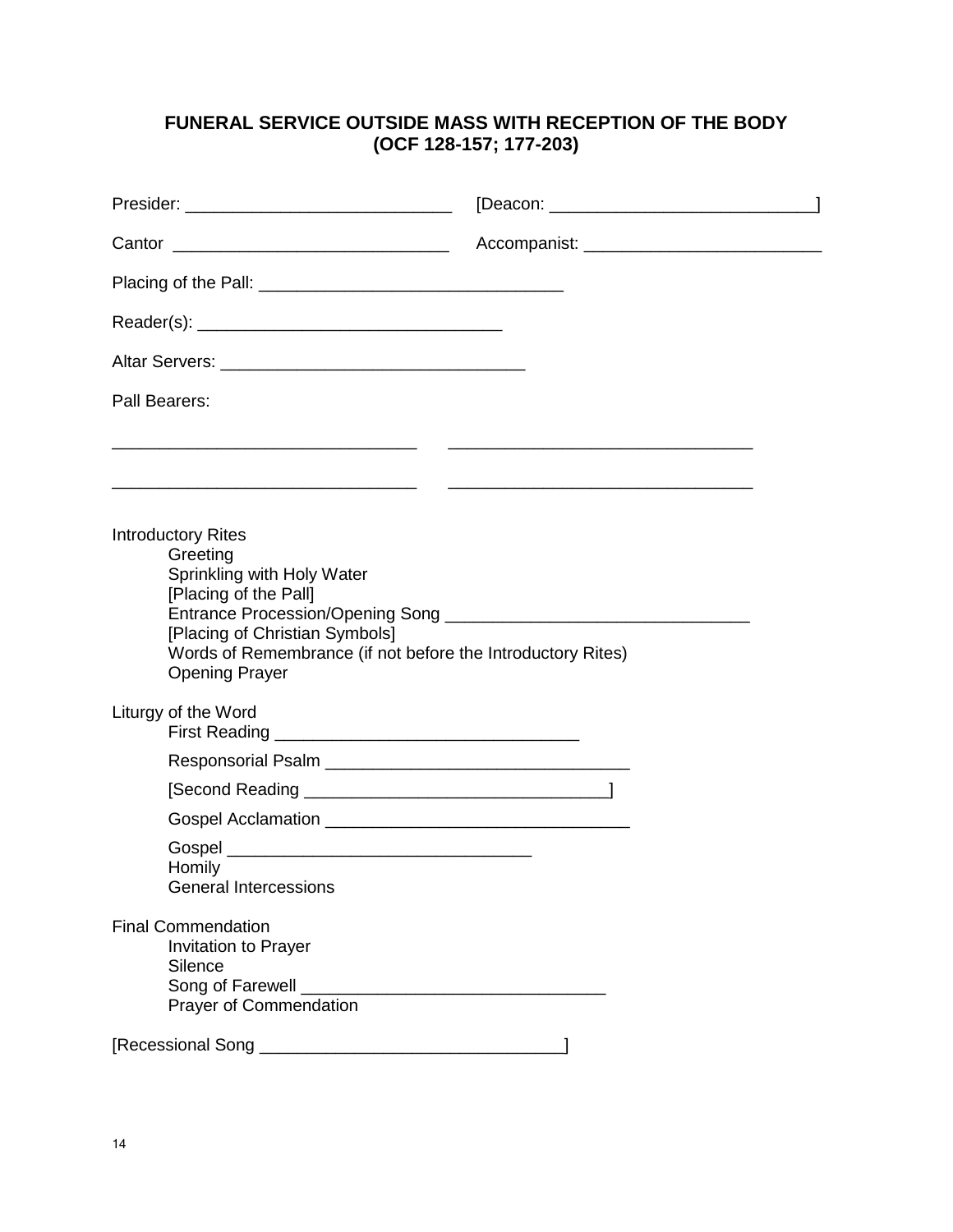### **RITE OF COMMITTAL (OCF 204-223)**

<span id="page-16-0"></span>Presider: \_\_\_\_\_\_\_\_\_\_\_\_\_\_\_\_\_\_\_\_\_\_\_\_\_\_\_\_\_\_\_\_

(priest, deacon, or lay leader of prayer)

[Military Honors]

Invitation Scripture Verse \_\_\_\_\_\_\_\_\_\_\_\_\_\_\_\_\_\_\_\_\_\_\_\_\_\_\_\_\_\_\_\_

Prayer over the Place of Committal

**Committal Intercessions** The Lord's Prayer Concluding Prayer

Prayer over the People

[Music \_\_\_\_\_\_\_\_\_\_\_\_\_\_\_\_\_\_\_\_\_\_\_\_\_\_\_\_\_\_\_\_]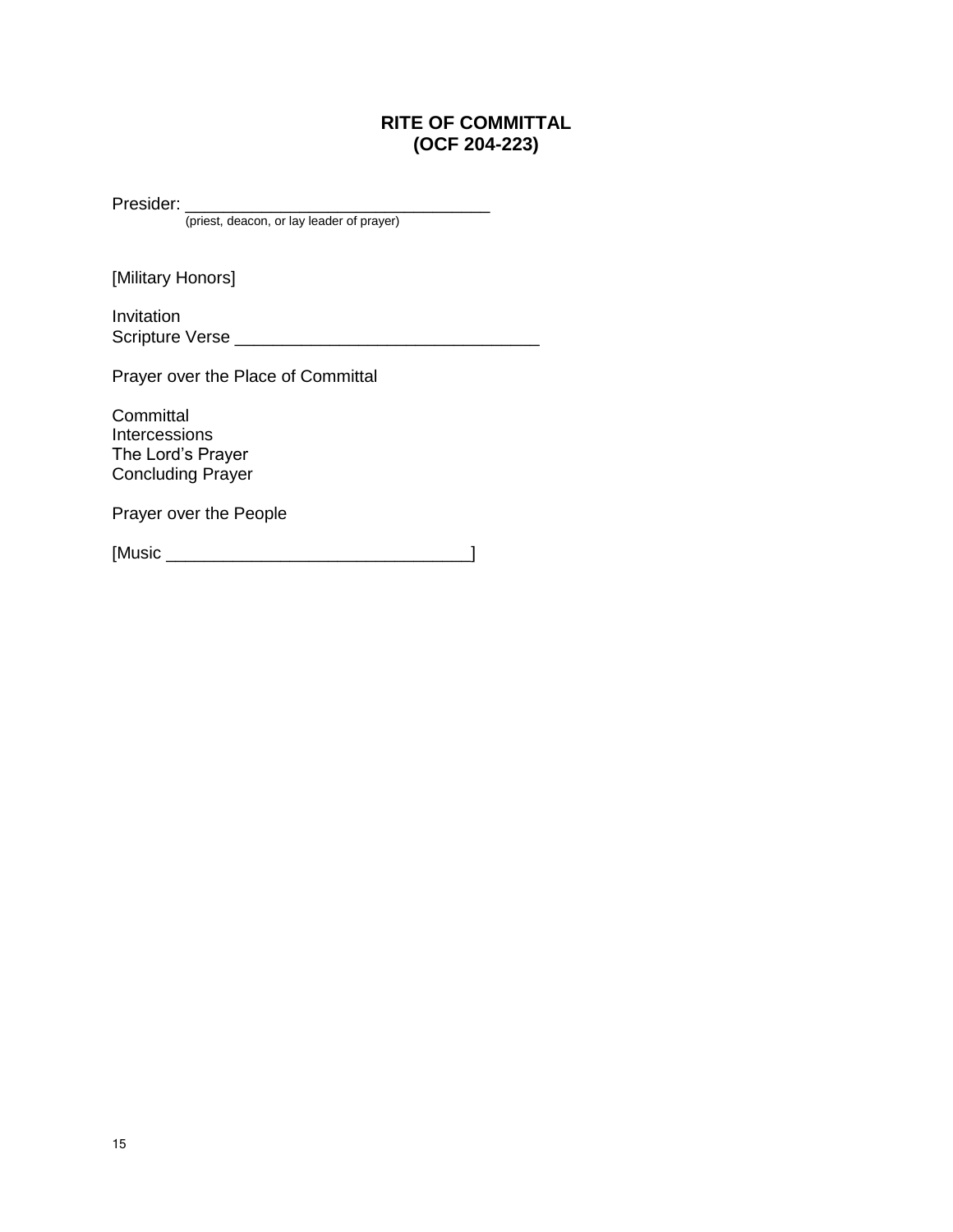### **RITE OF COMMITTAL WITH FINAL COMMENDATION (OCF 224-233)**

(Used when the Final Commendation has not been previously prayed.)

<span id="page-17-0"></span>Presider: \_\_\_\_\_\_\_\_\_\_\_\_\_\_\_\_\_\_\_\_\_\_\_\_\_\_\_\_\_\_\_\_

(priest, deacon, or lay leader of prayer)

[Military Honors]

Invitation Scripture Verse \_\_\_\_\_\_\_\_\_\_\_\_\_\_\_\_\_\_\_\_\_\_\_\_\_\_\_\_\_\_\_\_

Prayer over the Place of Committal

Invitation to Prayer **Silence** [Signs of Farewell] Song of Farewell Prayer of Commendation **Committal** 

Prayer over the People

[Music \_\_\_\_\_\_\_\_\_\_\_\_\_\_\_\_\_\_\_\_\_\_\_\_\_\_\_\_\_\_\_\_]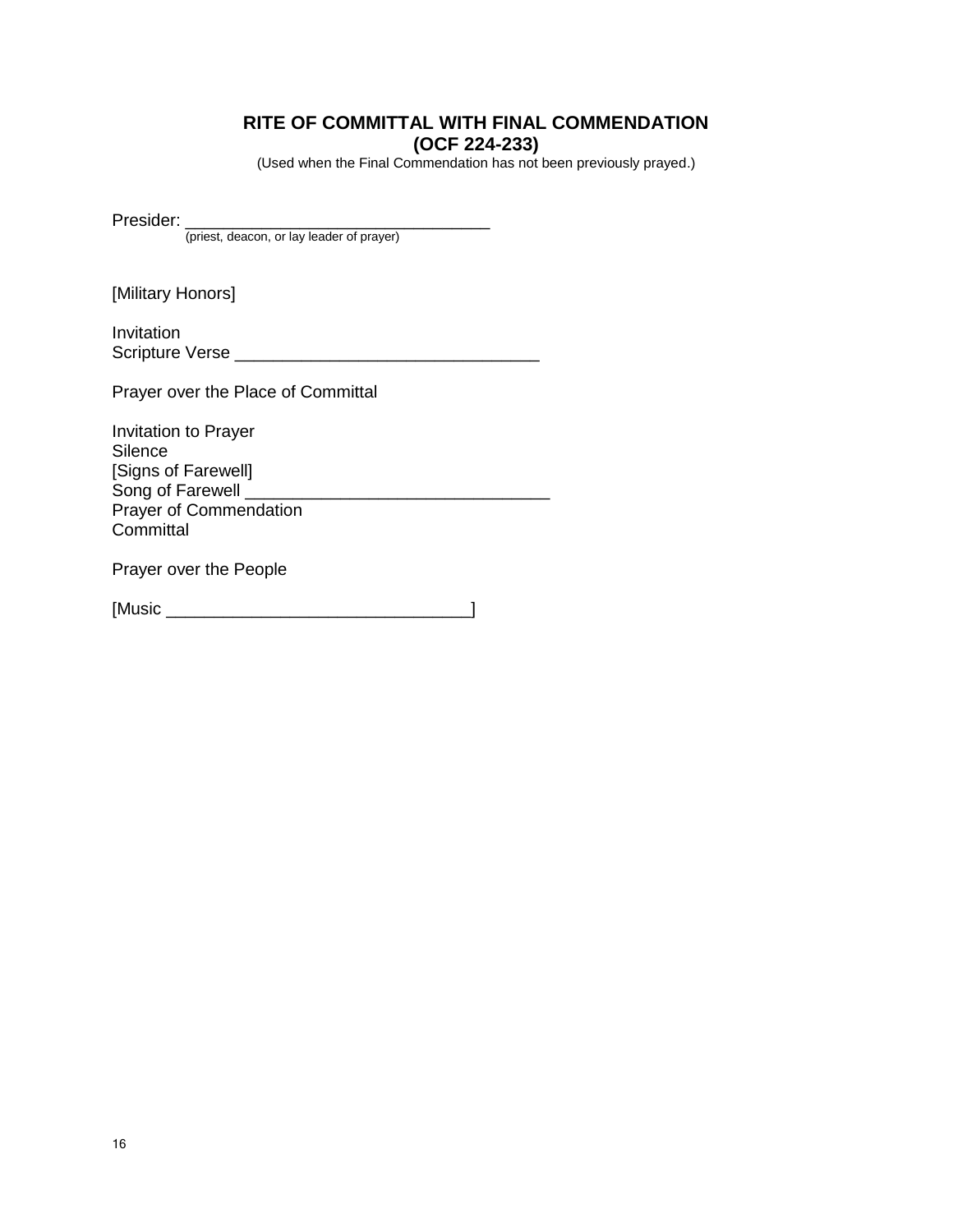# **APPENDIX B FUNERAL READINGS CHECKLIST**

### <span id="page-18-1"></span><span id="page-18-0"></span>**OLD TESTAMENT (Lectionary 1011)**

- () 1. Job 19:1, 23-27: I know that my Redeemer lives.
- ( ) 2. Wisdom 3:1-9: He accepted them as a holocaust.
- ( ) Wisdom 3:1-6, 9 (shorter form)
- ( ) 3. Wisdom 4 7-15: A blameless life is a ripe old age.
- ( ) 4. Isaiah 25 6, 7-9: The Lord God will destroy death forever.
- ( ) 5. Lamentations 3 17-26: It is good to wait in silence for the Lord God to save.
- ( ) 6. Daniel 12 1-3: Of those who lie sleeping in the dust of the earth many will awake.
- ( ) 7. 2 Maccabees 12: 43-46: It is good and holy to think of the dead rising again.

### <span id="page-18-2"></span>**RESPONSORIAL PSALM (Lectionary 1013)**

| (        | Psalm 23:         | The Lord is my shepherd; there is nothing I shall want. - or -                    |
|----------|-------------------|-----------------------------------------------------------------------------------|
| $($ )    |                   | Though I walk in the valley of darkness, I fear no evil, for you are with me.     |
| (        | Psalm 25:         | To you, Lord, I lift my soul. - or -                                              |
| $($ )    |                   | No one who waits for you, O Lord, will ever be put to shame.                      |
| $\left($ | Psalm 27:         | The Lord is my light and my salvation. - or -                                     |
| ( )      |                   | I believe that I shall see the good things of the Lord in the land of the living. |
| $($ )    | Psalms 42 & 43:   | My soul is thirsting for the living God; when shall I see him face to face?       |
| $($ )    | Psalm 63:         | My soul is thirsting for you, O Lord my God.                                      |
| $($ )    | Psalm 103:        | The Lord is kind and merciful. - or -                                             |
| ( )      |                   | The salvation of the just comes from the Lord.                                    |
| $($ )    | Psalm 116:        | I will walk in the presence of the Lord in the land of the living. - or -         |
| $($ )    |                   | Alleluia.                                                                         |
| (        | <b>Psalm 122:</b> | I rejoiced when I heard them say; let us go to the house of the Lord. - or -      |
| $($ )    |                   | Let us go rejoicing to the house of the Lord.                                     |
| $\left($ | <b>Psalm 130:</b> | Out of the depths, I cry to you, Lord. - or -                                     |
| $($ )    |                   | I hope in the Lord, I trust in his word.                                          |
|          | <b>Psalm 143:</b> | O Lord, hear my prayer.                                                           |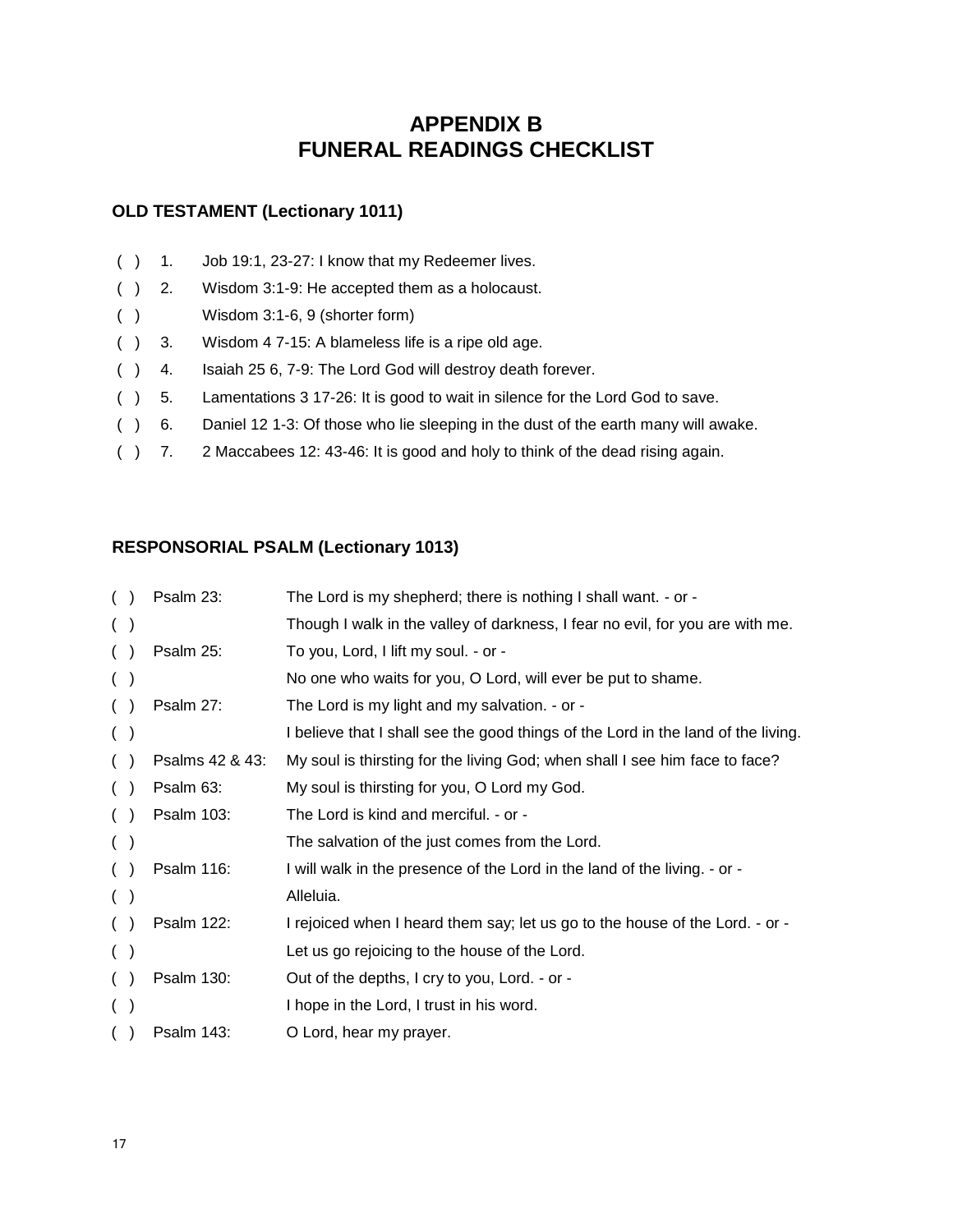#### <span id="page-19-0"></span>**NEW TESTAMENT (Lectionary 1012 and 1014)**

During the Easter Season, reading 1, 17, 18 or 19 is used as the first reading instead of a reading from the Old Testament.

- ( ) 1. Acts 10:34-43: God has appointed Jesus to judge everyone, alive and dead. ( ) Acts 10:34-36, 42-43 (shorter form) ( ) 2. Romans 5:5-11: Having been justified by his blood, we will be saved from God's anger through him. ( ) 3. Romans 5:17-21: Where sin increased, there grace abounded all the more. ( ) 4. Romans 6:3-9: Let us walk in the newness of life. ( ) Romans 6:3-4, 8-9 (shorter form) ( ) 5. Romans 8:14-23: We groan while we wait for the redemption of our bodies. ( ) 6. Romans 8:31-35, 37-39: Who can ever come between us in the love of Christ? ( ) 7. Romans 14:7-9. 10-12: Whether alive or dead, we belong to the Lord. ( ) 8. 1 Corinthians 15:20-24a, 25-28: All people will be brought to life in Christ. ( ) 1 Corinthians 15:20-23 (shorter form) ( ) 9. 1 Corinthians 15:51-57: Death is swallowed up in victory. ( ) 10. 2 Corinthians 4:14-15:1: What is seen is transitory; what is unseen is eternal. ( ) 11. 2 Corinthians 5:1, 6-10: We have an everlasting home in heaven. ( ) 12. Philippians 3:20-21: Jesus will transfigure these wretched bodies of ours to be like his glorious body. ( ) 13. Thessalonians 4:13-18: We shall stay with the Lord forever. ( ) 14. 2 Timothy 2:8-13: If we have died with him, we shall live with him. () 15. 1 John 3:1-2: We shall see God as he really is.
- ( ) 16. 1 John 3:14-16: We have passed from death to life, because we love our brothers and sisters.
- ( ) 17. Revelation 14:13: Happy are those who die in the Lord.
- ( ) 18. Revelation 20:11 21:1: The dead have been judged according to their works.
- ( ) 19. Revelation 21:1-5, 6-7: There will be no more death.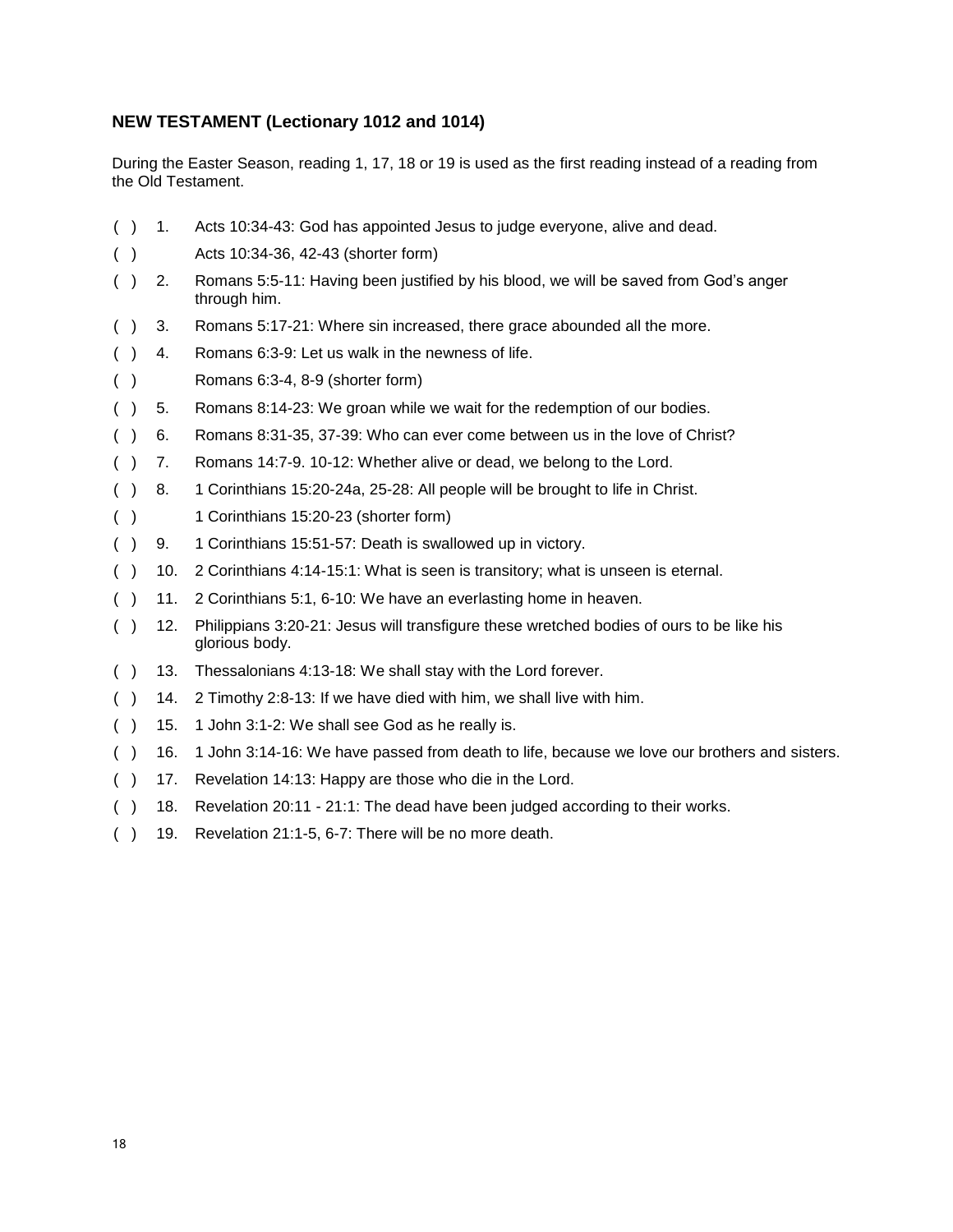#### <span id="page-20-0"></span>**GOSPEL (Lectionary 1016)**

- ( ) 1. Matthew 5:1-12: Rejoice and be glad, for your reward will be great in heaven.
- ( ) 2. Matthew 11:25-30: Come to me… and I will give you rest.
- ( ) 3. Matthew 25:1-13: Look. The bridegroom comes. Go out to meet him.
- ( ) 4. Matthew 25:31-46: Come, you whom my Father has blessed.
- ( ) 5. Mark 15:33-16:6: Jesus gave a loud cry and breathed his last.
- ( ) Mark 15:33-39 (shorter form)
- ( ) 6. Luke 7:11-17: Young man, I say to you, arise.
- ( ) 7. Luke 12:35-40: Be prepared.
- ( ) 8. Luke 23:33, 39-43: Today you will be with me in paradise.
- ( ) 9. Luke 23:44-46, 50, 52-53; 24: 1-6a: Father, I put my life in your hands.
- ( ) Luke 23: 44-46, 50, 52-53 (shorter form)
- ( ) 10. Luke 24:13-35: Was it not necessary that the Christ should suffer and so enter into his glory?
- ( ) Luke 24:13-16, 28-35 (shorter form)
- ( ) 11. John 5:24-29: Whoever hears my word and believes has passed from death to life.
- ( ) 12. John 6:37-40: All who believe in the Son will have eternal life and I will raise them to life again on the last day.
- ( ) 13. John 6:51-58: All who eat this bread will live forever; and I will raise them up on the last day.
- ( ) 14. John 11:17-27: I am the resurrection and the life.
- ( ) John 11:21-27 (shorter form)
- ( ) 15. John 11:32-45: Lazarus, come out.
- ( ) 16. John 12:23-28: If a grain of wheat falls on the ground and dies, it yields a rich harvest.
- ( ) John 12:23-26 (shorter form)
- ( ) 17. John 14:1-6: There are many rooms in my Father's house.
- ( ) 18. John 17:24-26: Father, I want those you have given me to be with me where I am.
- ( ) 19. John 19:17-18, 25-30: Jesus bowed his head and gave up his spirit.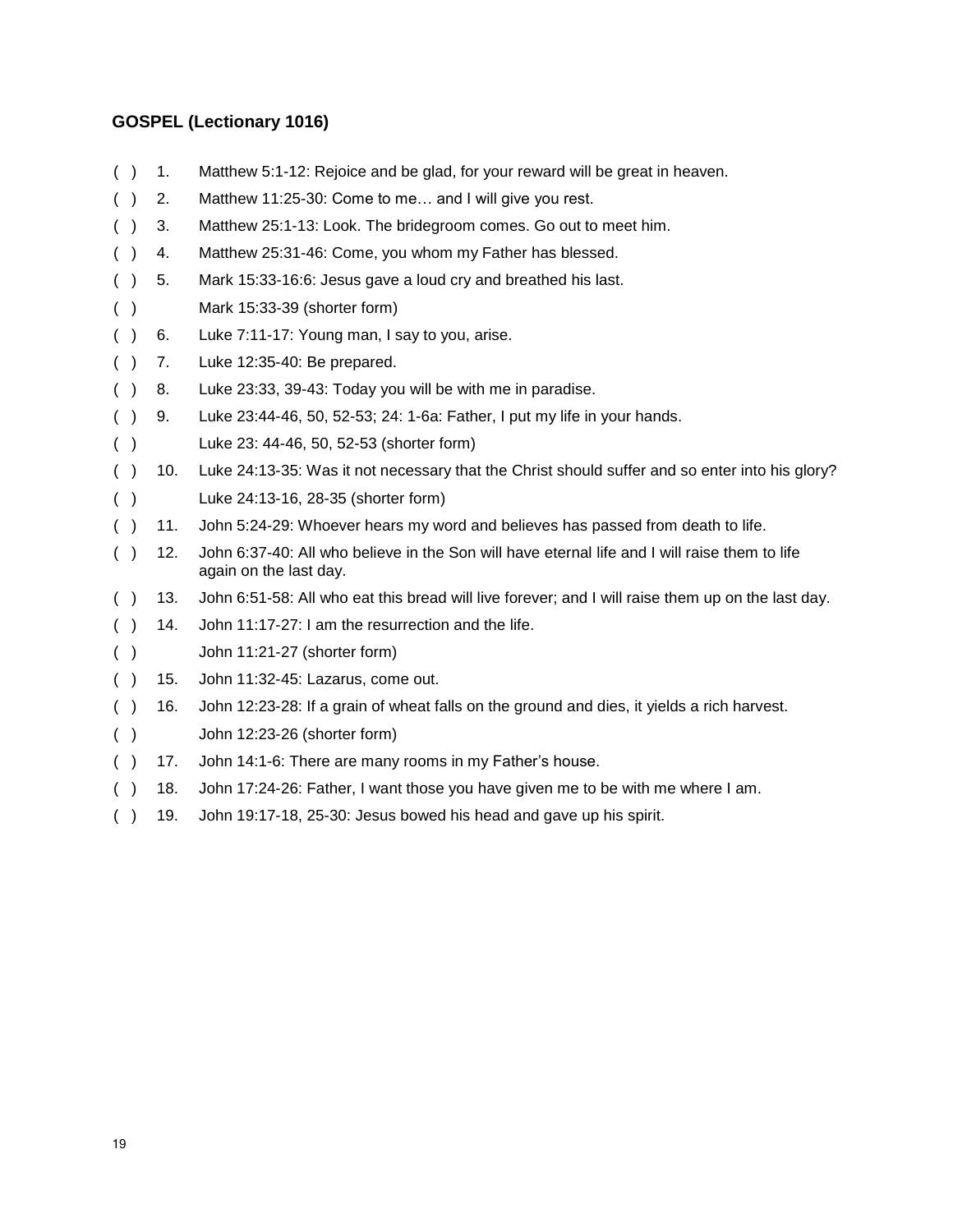# **APPENDIX C GENERAL INTERCESSIONS**

### <span id="page-21-0"></span>**A - MAN**

*Presider: Introductory Prayer*

In baptism **In the Christ** contract the light of Christ. Scatter the darkness now and lead him over the waters of death. Lord, in your mercy,

Our brother \_\_\_\_\_\_\_\_\_\_\_\_\_\_\_\_\_\_\_\_\_\_\_\_\_\_\_\_\_\_\_\_ was nourished at the table of the Savior. Welcome him into the halls of the heavenly banquet. Lord, in your mercy,

Many friends and members of our families have gone before us and await the kingdom. Grant them an everlasting home with your Son. Lord, in your mercy,

Many people die by violence, war, and famine each day. Show your mercy to those who suffer so unjustly these sins against your love, and gather them to the eternal kingdom of peace. Lord, in your mercy,

Those who trusted in the Lord now sleep in the Lord. Give refreshment, rest, and peace to all whose faith is known to you alone. Lord, in your mercy,

The family and friends of **Exercise 20** and the seek comfort and consolation. Heal their pain and dispel the darkness and doubt that come from grief. Lord, in your mercy,

We are assembled here in faith and confidence to pray for our brother

\_\_\_\_\_\_\_\_\_\_\_\_\_\_\_\_\_\_\_\_\_\_\_\_\_\_\_\_\_\_\_\_. Strengthen our hope so that we may live in the expectation of your Son's coming. Lord, in your mercy,

*Presider: Concluding Prayer (The reader remains in place until the concluding prayer is finished.)*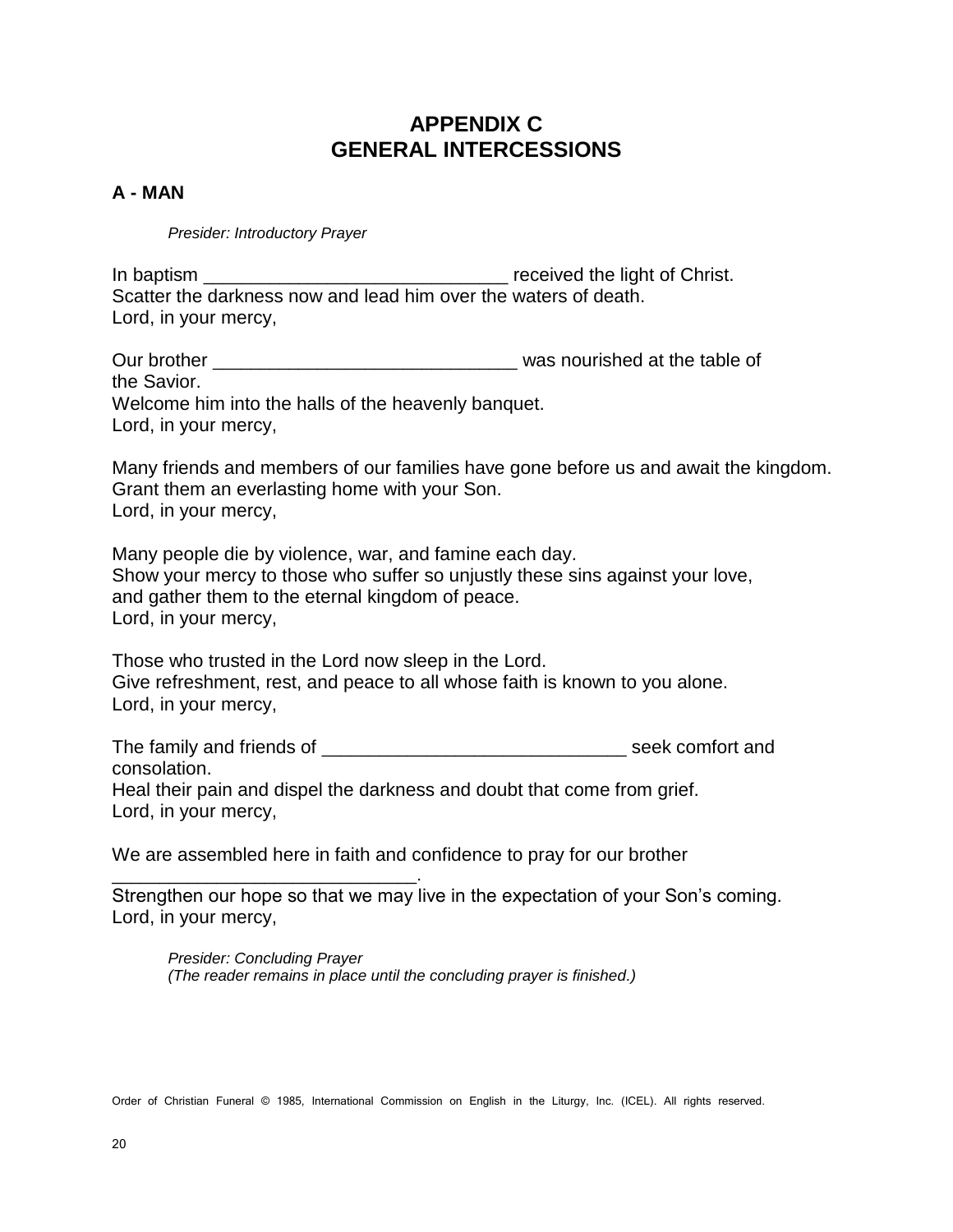#### **B - MAN**

*Presider: Introductory Prayer*

 $For \qquad \qquad$ who in Baptism was given the pledge of eternal life, that he may now be admitted to the company of the saints. We pray to the Lord.

For our brother who ate the body of Christ, the bread of life, that he may be raised up on the last day. We pray to the Lord.

For our deceased relatives and friends and for all who have helped us, that they may have the reward of their goodness. We pray to the Lord.

For those who have fallen asleep in the hope of rising again, that they may see God face to face. We pray to the Lord.

For the family and friends of our brother \_\_\_\_\_\_\_\_\_\_\_\_\_\_\_\_\_\_\_\_\_\_\_\_\_\_\_\_\_\_\_\_, that they may be consoled in their grief by the Lord, who wept at the death of his friend Lazarus. We pray to the Lord.

For all of us assembled here to worship in faith, that we may be gathered together again in God's kingdom. We pray to the Lord.

> *Presider: Concluding Prayer (The reader remains in place until the concluding prayer is finished.)*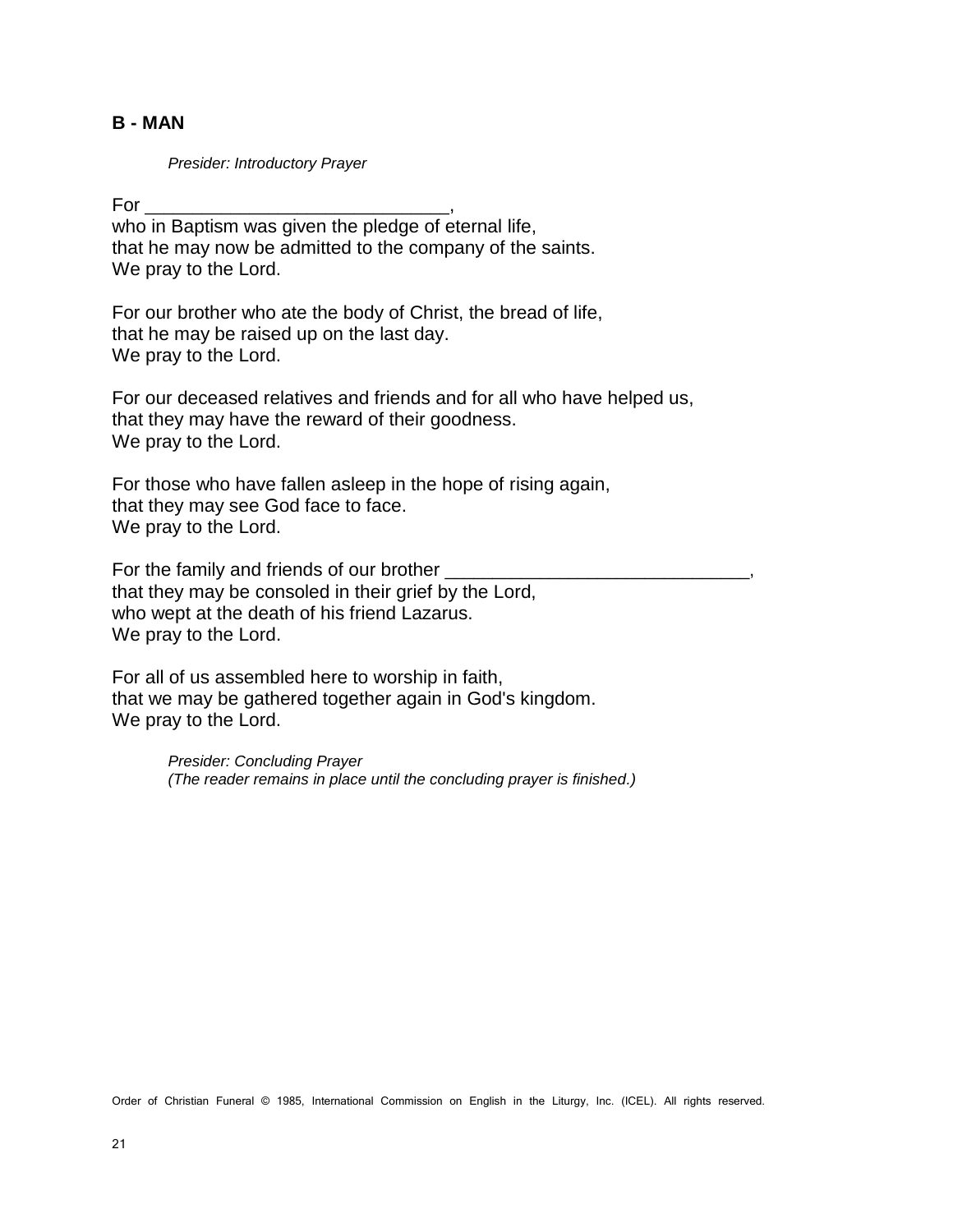### **A - WOMAN**

*Presider: Introductory Prayer*

\_\_\_\_\_\_\_\_\_\_\_\_\_\_\_\_\_\_\_\_\_\_\_\_\_\_\_\_\_\_\_\_.

In baptism \_\_\_\_\_\_\_\_\_\_\_\_\_\_\_\_\_\_\_\_\_\_\_\_\_\_\_\_\_\_\_\_ received the light of Christ. Scatter the darkness now and lead her over the waters of death. Lord, in your mercy,

Our sister **Our sister of the set of the table of the table of the table of the table of the table of the table of the table of the table of the table of the table of the table of the table of the table of the table of t** the Savior. Welcome her into the halls of the heavenly banquet.

Lord, in your mercy,

Many friends and members of our families have gone before us and await the kingdom. Grant them an everlasting home with your Son. Lord, in your mercy,

Many people die by violence, war, and famine each day. Show your mercy to those who suffer so unjustly these sins against your love, and gather them to the eternal kingdom of peace. Lord, in your mercy,

Those who trusted in the Lord now sleep in the Lord. Give refreshment, rest, and peace to all whose faith is known to you alone. Lord, in your mercy,

The family and friends of **Exercise 20** and the seek comfort and consolation. Heal their pain and dispel the darkness and doubt that come from grief. Lord, in your mercy,

We are assembled here in faith and confidence to pray for our sister

Strengthen our hope so that we may live in the expectation of your Son's coming. Lord, in your mercy,

*Presider: Concluding Prayer (The reader remains in place until the concluding prayer is finished.)*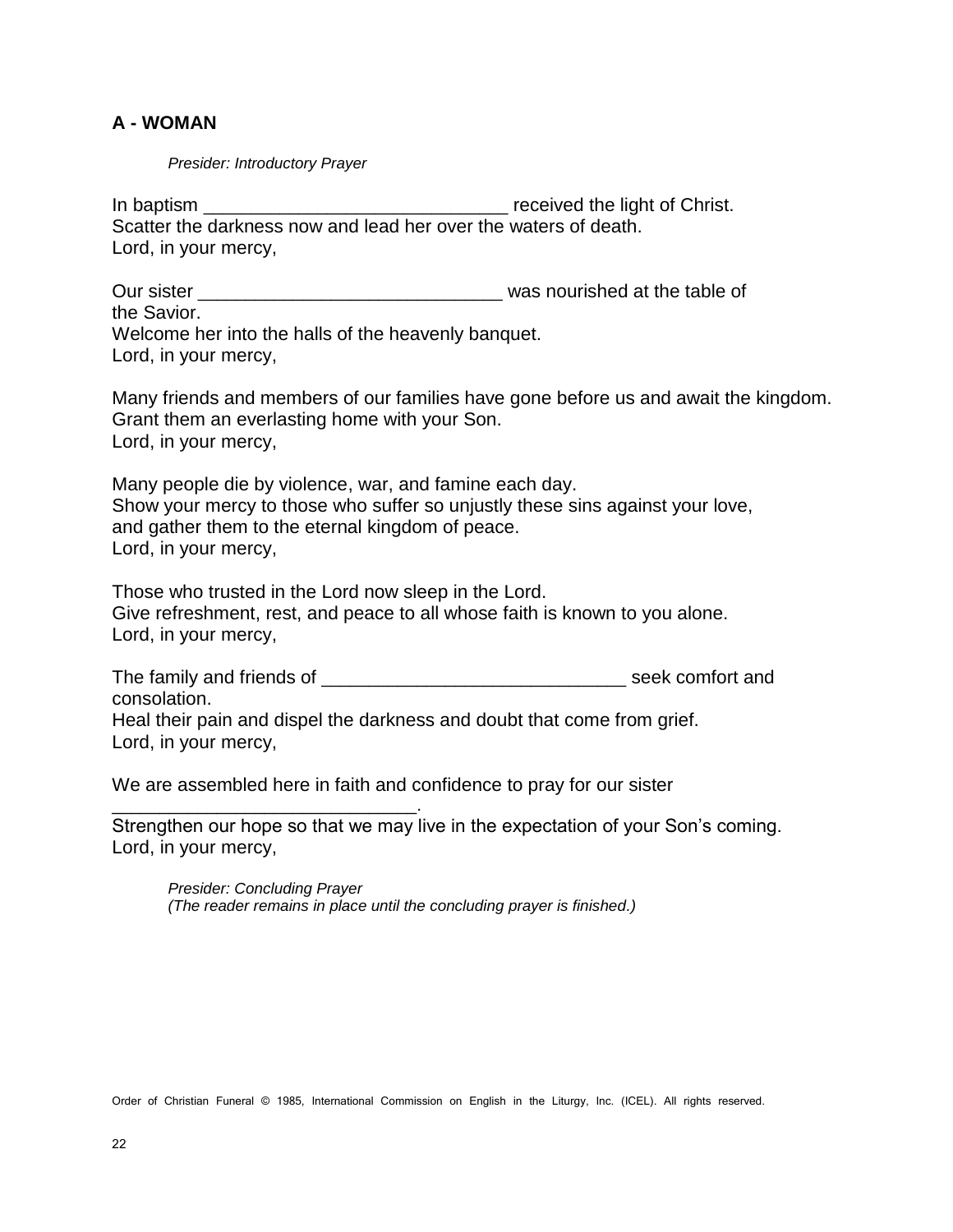### **B - WOMAN**

*Presider: Introductory Prayer*

 $For \qquad$ 

who in Baptism was given the pledge of eternal life, that she may now be admitted to the company of the saints. We pray to the Lord.

For our sister who ate the body of Christ, the bread of life, that she may be raised up on the last day. We pray to the Lord.

For our deceased relatives and friends and for all who have helped us, that they may have the reward of their goodness. We pray to the Lord.

For those who have fallen asleep in the hope of rising again, that they may see God face to face. We pray to the Lord.

For the family and friends of our sister  $\equiv$ that they may be consoled in their grief by the Lord, who wept at the death of his friend Lazarus. We pray to the Lord.

For all of us assembled here to worship in faith, that we may be gathered together again in God's kingdom. We pray to the Lord.

> *Presider: Concluding Prayer (The reader remains in place until the concluding prayer is finished.)*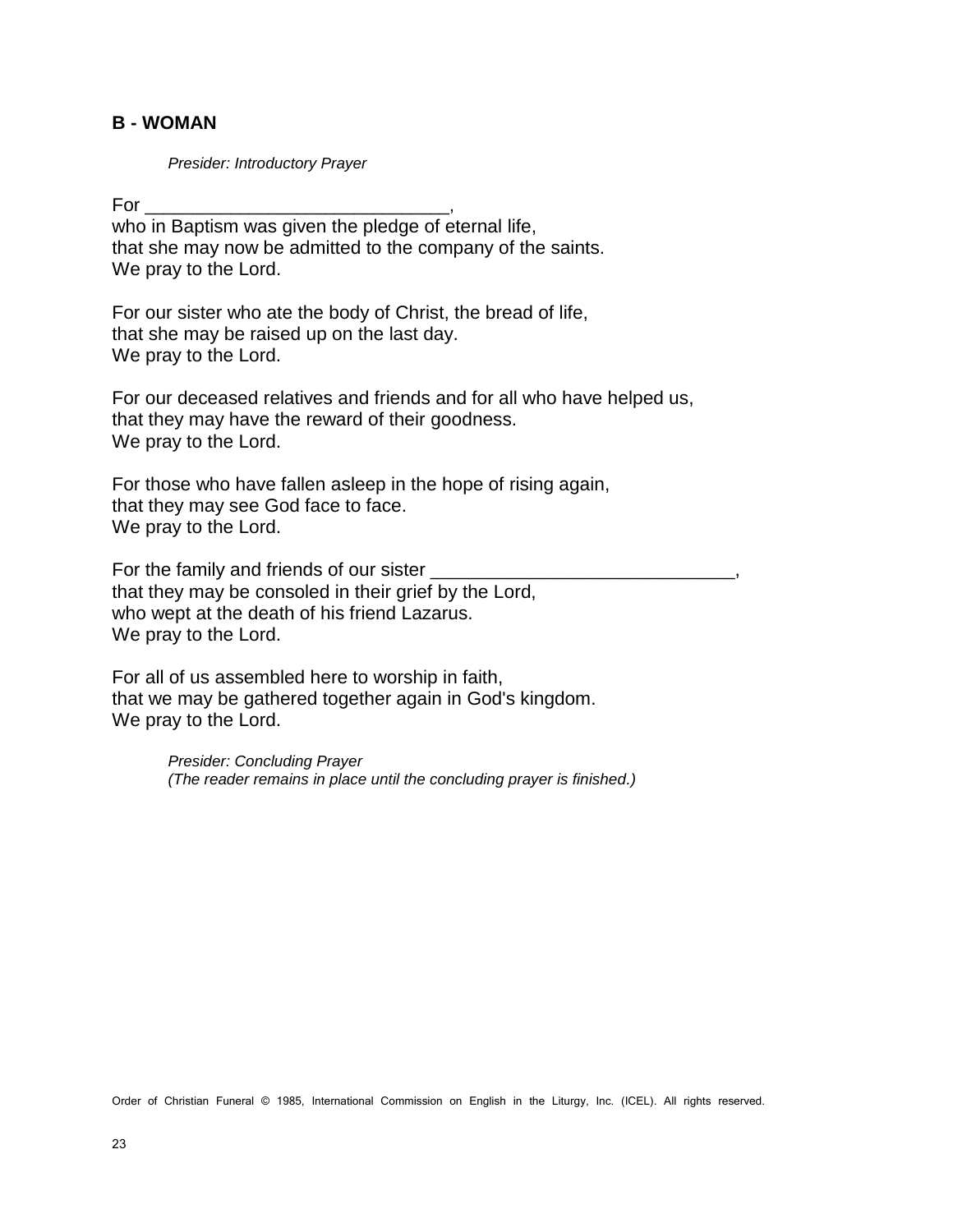# **APPENDIX D APPROPRIATE MUSIC FOR FUNERAL RITES**

<span id="page-25-0"></span>The following is a list of appropriate hymns and psalms.

| Hymn                              | Composer/Tune               |
|-----------------------------------|-----------------------------|
| All Creatures of Our God and King | Lasst uns erfreuen          |
| Alleluia! Sing to Jesus           | Hyfrydol                    |
| <b>Be Not Afraid</b>              | <b>Bob Dufford</b>          |
| Because the Lord is My Shepherd   | <b>Christopher Walker</b>   |
| <b>Behold the Lamb</b>            | <b>Martin Willet</b>        |
| Center of My Life                 | Paul Inwood                 |
| Come My Way, My Truth, My Life    | R.V. Williams               |
| Do Not Be Afraid                  | Suzanne Toolan              |
| <b>Dwelling Place</b>             | John Foley                  |
| Eat this Bread                    | Jacques Berthier            |
| Eye Has Not Seen                  | Marty Haugen                |
| For All the Saints                | <b>Sine Nomine</b>          |
| <b>Gentle Shepherd</b>            | <b>Tobias Colgan</b>        |
| Give Me Jesus                     | James Hansen                |
| <b>Holy Darkness</b>              | Dan Schutte                 |
| Holy is the Temple                | <b>Bob Hurd</b>             |
| How Blest Are They                | <b>Fred Pratt Green</b>     |
| <b>How Great Thou Art</b>         | <b>Stuart Kline</b>         |
| How Lovely Is Your Dwelling Place | <b>Randall DeBruyn</b>      |
| I Am the Bread of Life            | Suzanne Toolan              |
| I Heard the Voice of Jesus Say    | R.V. Williams               |
| I Know that My Redeemer Lives     | <b>Duke Street</b>          |
| I Know that My Redeemer Lives     | <b>Scott Soper</b>          |
| I, the Lord                       | <b>Tom Kendzia</b>          |
| I Will Lift Up My Eyes            | Tom Conry                   |
| In Every Age                      | Janet Sullivan Whitaker     |
| In Paradisum                      | chant                       |
| Into Your Hands                   | Grayson Warren Brown        |
| Isaiah 49                         | Carey Landry                |
| Jesus, Lord, Have Mercy           | Adoro Te, Devote            |
| Jesus, Remember Me                | Jacques Berthier            |
| Jesus, the Bread of Life          | <b>Grayson Warren Brown</b> |
| Keep in Mind                      | <b>Lucien Deiss</b>         |
| Lead Me, Lord                     | John D. Becker              |
| Like a Shepherd                   | <b>Bob Dufford</b>          |
| Lord of All Hopefulness           | Jan Struther                |
| Luke 2: Canticle of Simeon        | <b>Randall DeBruyn</b>      |
| May the Angels Lead You           | David Haas                  |
| May the Angles Lead You           | <b>Howard Hughes</b>        |
| My Soul in Stillness Waits        | Marty Haugen                |
| Nearer, My God, to Thee           | Lowell Mason                |
| O God, for You I Long             | <b>Bernadette Farrell</b>   |